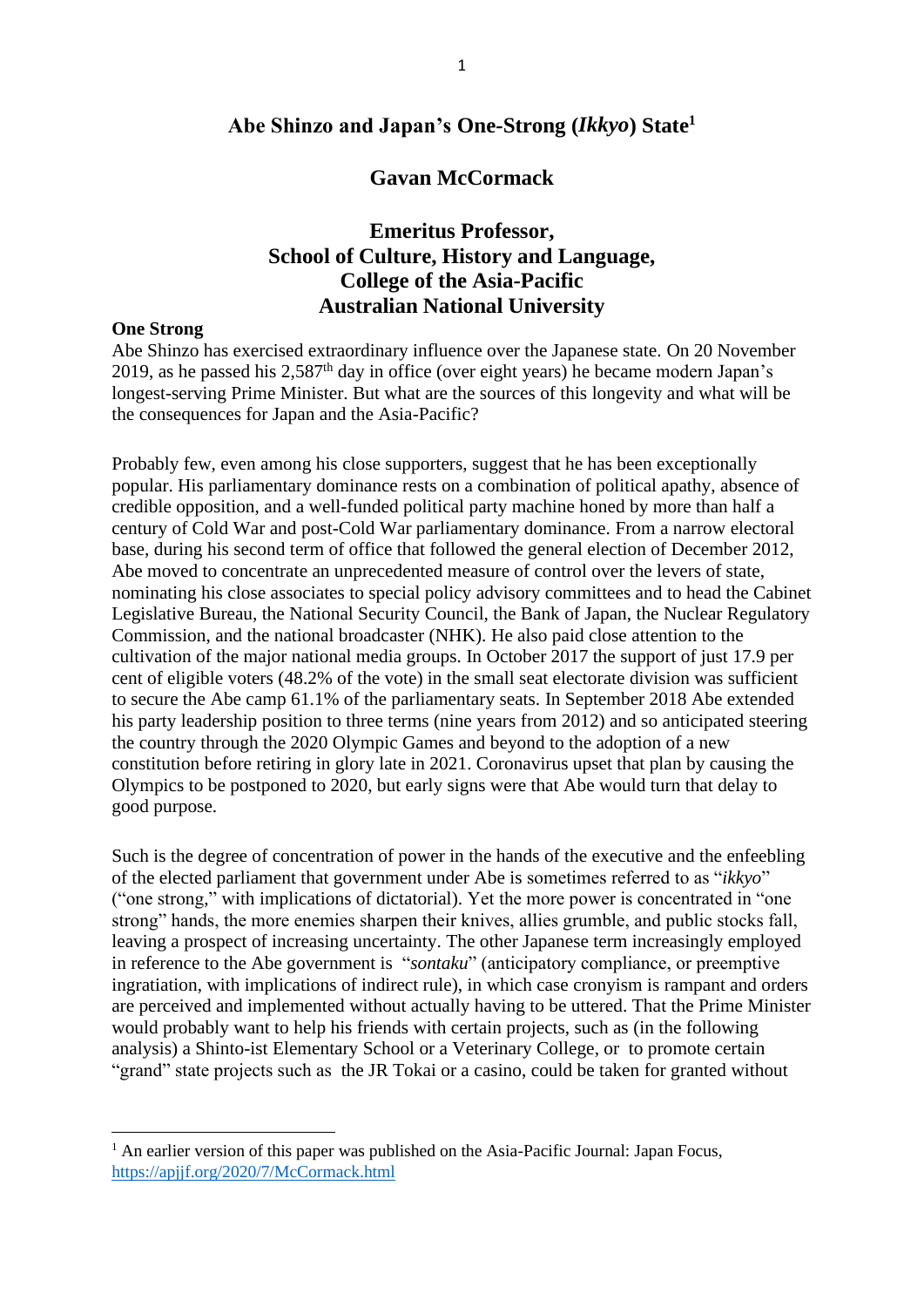the issue of any instruction to that effect. Sycophancy becomes a defining bureaucratic virtue. Such a state is likely to be severely tested by the coronavirus affair of 2020.

"One strong" implies "many weak." There is a discrepancy between Abe's political principles and commitments and those of the majority of electors who choose him. Roughly half the Japanese people oppose Abe's core concern, constitutional revision, especially as it relates to Article 9 (the clause that offends him by renouncing "force or threat of force as means of settling international disputes" and resolving not to possess "land, sea, and air forces, as well as other war potential.)" <sup>2</sup> Despite public opposition often at levels of 70 per cent or more, his governments have enacted – often by forcing through the Diet – major legislation, especially bills with serious implications for security and human rights and freedom of expression – including the Revised Education Basic Law of 2006, the Secrets Law of 2013, the Security laws of 2015 (opening the door to war in support of an ally), the Integrated Resort (Casino) law of 2016, the Conspiracy Law of 2017. More than half opposed the raising of the consumption tax from 8 to 10 per cent when Abe pushed that through in 2019. A similar percentage (75 per cent) opposes the country's reliance on nuclear power, although the government is committed to reviving (and expanding) the national grid, much of it still offline in the aftermath of the Fukushima disaster of 2011.

Appropriate to the world that in Anglophone terms was (from 2016) dubbed by Oxford Dictionaries the realm of "post-truth," government in Japan in many respects came to confront rather than represent the people. Surveys regularly show a high proportion of people who disbelieve and distrust the Prime Minister even while, not uncommonly, they vote for him, saying they see no alternative. Young voters in particular tend to be swayed by social media and digital news sources heavily weighted towards the government line. As under Trump in the US, so in Japan under Abe post-truth gathers strength.

From 2017, however, scandals arose one after the other, exposing the strengths as well as the weaknesses of the Abe "one strong" state. What follows is a brief account and assessment of some of the most important of the scandals embroiling the Abe regime: the Moritomo school, Kake Veterinary College, JR Tokai Linear Super-Express, Casino/Integrated Resort, and Shinjuku Flower Viewing affairs. A final note addresses the significance of the corona virus of 2020 (declared a "pandemic" by WHO from 11 March 2020), in which the tendencies identified in the earlier cases – irresponsibility, cover-up, manipulation of the record, irrationality – become more evident even as the stakes become higher.

## **1) The "Abe Shinzo Commemorative Elementary School"**

In what was to become known as the Moritomo Gakuen (Moritomo School) affair, a plot of national land was sold in June 2016 at one-seventh its estimated value to close associates and personal friends of the Prime Minister and his wife who were intent on establishing a primary school in addition to the existing kindergarten. With the name "Abe Shinzo Commemorative Elementary School," Abe's wife Akie its honorary principal, and the 1890 Imperial Rescript on Education as the school's educational philosophy, it would be an unflinchingly reactionary institution. Treated as a sacred document and memorised by the kindergarten (and,

<sup>2</sup> Support LDP constitutional revision, 37 per cent; oppose: 49:0 per cent (Kyodo, August 2018) and support 31, oppose 46 (*Asahi shimbun*, July 2019) and support 32 oppose 56 (Kyodo, July 2019), "Seron chosa, Abe kaiken e no hantai tsuyoku, *Akahata*, 25 July 2019.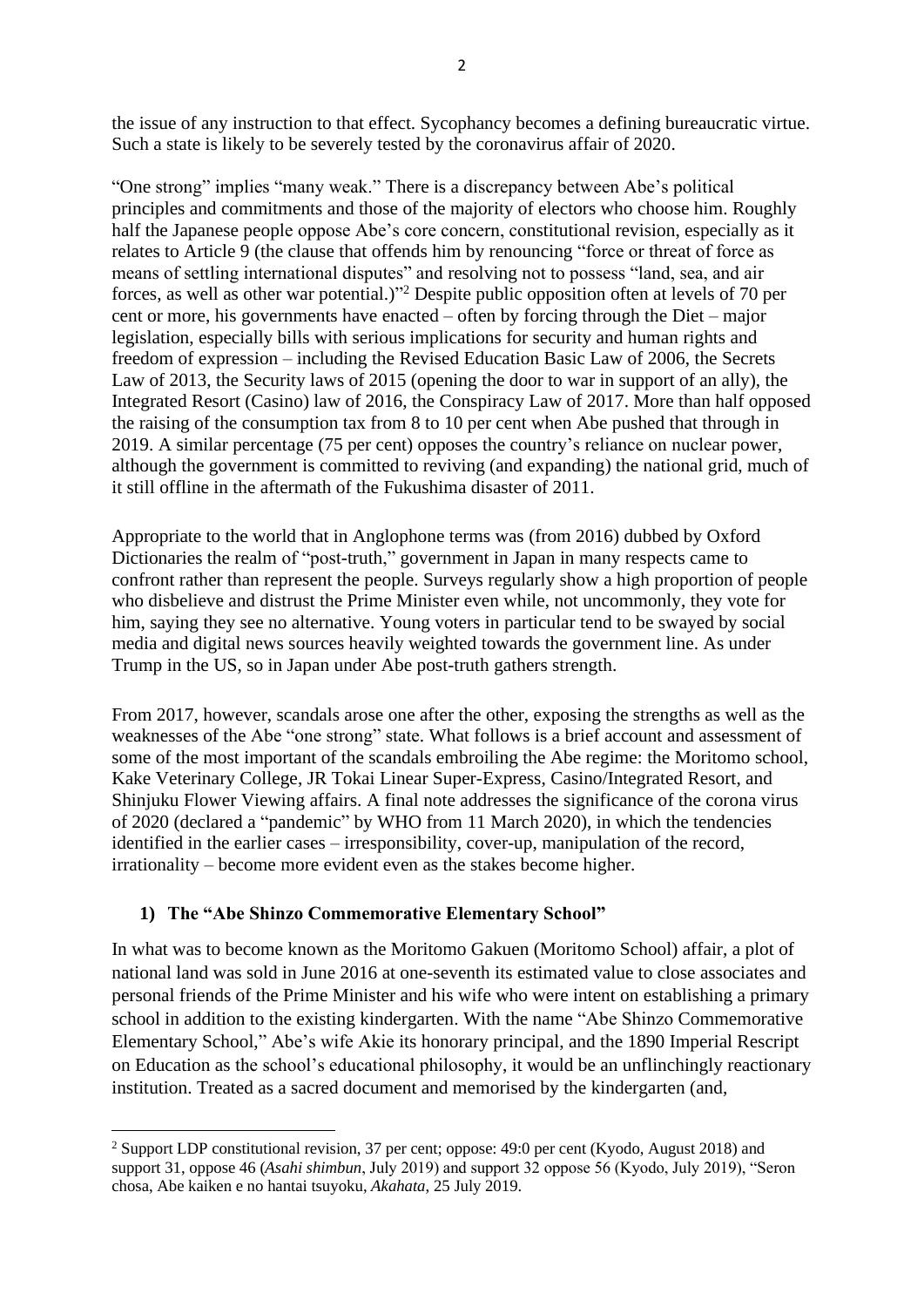prospectively, the elementary school) children, the 1890 Rescript had been central to the modern (early  $20<sup>th</sup>$  century) Japanese state's emperor worship.<sup>3</sup> It called on the Japanese people to be "good and faithful subjects" who

"...offer yourselves courageously to the State; and thus guard and maintain the prosperity of Our Imperial Throne coeval with heaven and earth [and] render illustrious the best traditions of your forefathers."

In offering no greater glory than death in the imperial cause it seemed almost absurdly out of sync with the  $21<sup>st</sup>$  century, yet the remarkable fact is that at the existing Moritomo kindergarten children of three to five years of age were beginning their day bowing before portraits of members of the imperial family, singing the "Kimigayo" anthem, reciting the Rescript and shouting rightist slogans such as "Japanese adults should make sure South Korea and China repent over treating Japan as villain," and "refrain from teaching lies in history textbooks."<sup>4</sup> However improbable, the Rescript's statement of political principle was widely endorsed in ruling Japanese circles. The Prime Minister's wife was effusive in praise of the projected institution and its Shinto-ist spirit. Lecturing at the kindergarten on 5 September 2015, she praised the projected school as in keeping with her husband's views. Other prominent figures in the ruling Liberal Democratic Party, including Education Minister Matsuno Hirokazu and Defence Minister Inada Tomomi also endorsed the Rescript's moral and educational value and Education Vice-Minister Yoshiie Hiroyuki saw no problem with it being recited at morning assembly.<sup>5</sup> On 31 March 2017, the Abe cabinet adopted a resolution critically confirming that, although it should not be used exclusively, it was "impossible to deny the usefulness of the Imperial Rescript in the teaching of moral education." Significantly, no member of the Abe government saw the Rescript as fundamentally at odds with the democratic principles of post-war educational reform and the 1947 Constitution.

In February 2017, as the national daily *Asahi shimbun* published a bombshell story to the effect that the publicly-owned land for the school site had been sold to the Moritomo group for a sum estimated to be about 14 per cent of its market value. A storm broke over this affair. Prime Minister Abe and his wife both distanced themselves from their sometime friends, principal, Kagoike Yasunori and his wife Junko. References to the Prime Minister and his wife were abruptly deleted from the school's home page and its name was changed from "Abe Shinzo Commemorative" to "Mizuho no Kuni" (Land of Abundant Ears of Rice) Elementary School. Dramatically, Abe declared that he would resign from office and from the Diet if he or his wife were shown to have had any involvement in the sale of the site to Moritomo.<sup>6</sup> As evidence began to leak out about the nature of the extraordinary deal between

<sup>&</sup>lt;sup>3</sup> The Imperial Rescript on Education, 1890,

https://en.wikisource.org/wiki/Imperial\_Rescript\_on\_Education/

<sup>4</sup> For my discussion of the early stages of the affair, see *The State of the Japanese State*, pp. 210-213.

<sup>5</sup> "Chorei de no kyoiku chokugo no rodoku 'mondai no nai koi' bunka fukudaijin, " *Asahi shimbun*. 7 April 2017. See also Tomohiro Osaki, "Imperial Rescript on Education making slow, contentious comeback," *Japan Times*, 11 April 2017.

<sup>6</sup> "Abe shusho, 'Watakushi ya tsuma kanyo nara jinin' kokuyuchi kakuan haraisage de," *Asahi shimbun*, 17 February 2017.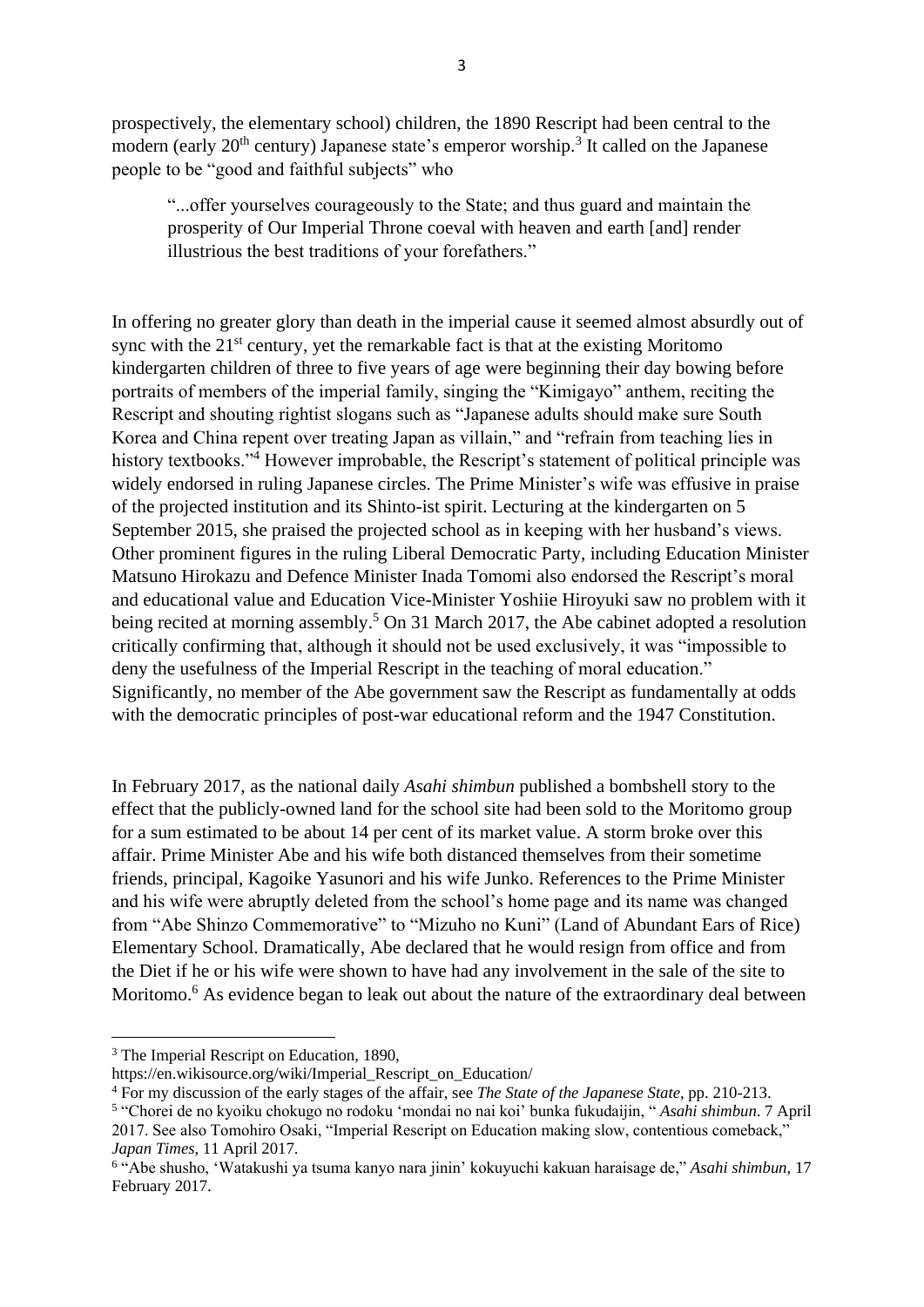the Japanese state and the Moritomo group, the government fended off charges of impropriety by outright denial, while saying that all relevant materials had been destroyed. Between late February and April 2017 the Ministry of Finance undertook an extensive secret vetting process, making "dozens of deletions" to 14 documents concerning the sale.<sup>7</sup> In particular, it saw to it that all reference by name to Prime Minister Abe Shinzo, his wife Abe Akie, Finance Minister Aso Taro, and the Nippon Kaigi organization (the ultra-nationalist, historical revisionist organization to which all parties to this affair, including the Prime Minister and virtually all members of his government belonged) was deleted.<sup>8</sup> Having done that, it then released the fake documents to the Diet.

The pressure in the Ministry, which is generally regarded as the centre of power and arbiter of legitimacy in the Japanese state, to cooperate in this gross illegality must have been intense. One official (54-year old Akagi Toshio, upon whom more below) committed suicide. Another, who came to prominence as Ministry spokesman in denying any wrongdoing before the Diet in the early months of the affair, resigned once the malfeasances were exposed. Needless to say, whoever was responsible, the sale of government property at virtual gift price and the subsequent planned deletion or doctoring of public documents were highly irregular and potentially serious criminal acts.

As the gap widened between the "official" (doctored) version of events and the "real" version gleaned from materials leaked by whistle-blowers, government credibility collapsed. On 22 June 2017 parliamentary opposition parties demanded a special session of the Diet to discuss the affair. Under Article 53 of the constitution the government is obliged to summon the Diet for special session if demanded by "a quarter or more of the total members of either House." Though that requirement was met, the Abe government stonewalled, at first ignoring the demands. <sup>9</sup> Then, after 98 days, it took the sudden initiative of dissolving the Diet, not in response to the demand under Article 53, however, but only to call fresh general elections. As the miasma surrounding the Moritomo affair was thickening, Abe succeeded in evading closer investigation. 10

The person who might be most able to offer light on the circumstances was Moritomo's former proprietor and principal, Kagoike Yasunori. Kagoike's allegation before the Diet on 16 March 2017 of special treatment and of having received a Prime Ministerial gift for the new school of one million yen (about \$8,800), delivered by the Prime Minister's wife, was highly embarrassing.<sup>11</sup> It was also ironic since perhaps nobody in early 21<sup>st</sup> century Japan took more seriously than Kagoike the Abe creed of "beautiful Japan," the "land of abundant ears of rice," and the values of the Imperial Rescript. It is perhaps because Kagoike and his wife, Junko, were both ideological allies (also Nippon Kaigi members) and personal friends

<sup>7</sup> Reiji Yoshida, "Finance Ministry admits to doctoring official papers on Moritomo land scandal," *Japan Times*, 12 March 2018.

<sup>8</sup> On Nihon Kaigi, see McCormack, *The State of the Japanese State*, pp. 29-30.

<sup>9</sup> The government could defend its inaction by pointing out that Article 53 included no provision as to time limit.

<sup>10</sup> Lawrence Repeta, "Backstory to Abe's snap election – the secrets of Moritomo, Kake and the 'Missing' Japan SDF activity logs," The Asia Pacific Journal – Japan Focus, 15 October 2017 https://apjjf.org/2017/20/Repeta.html.

<sup>&</sup>lt;sup>11</sup> According to Kagoike Yasunori's sworn testimony before the Diet on 23 March 2017.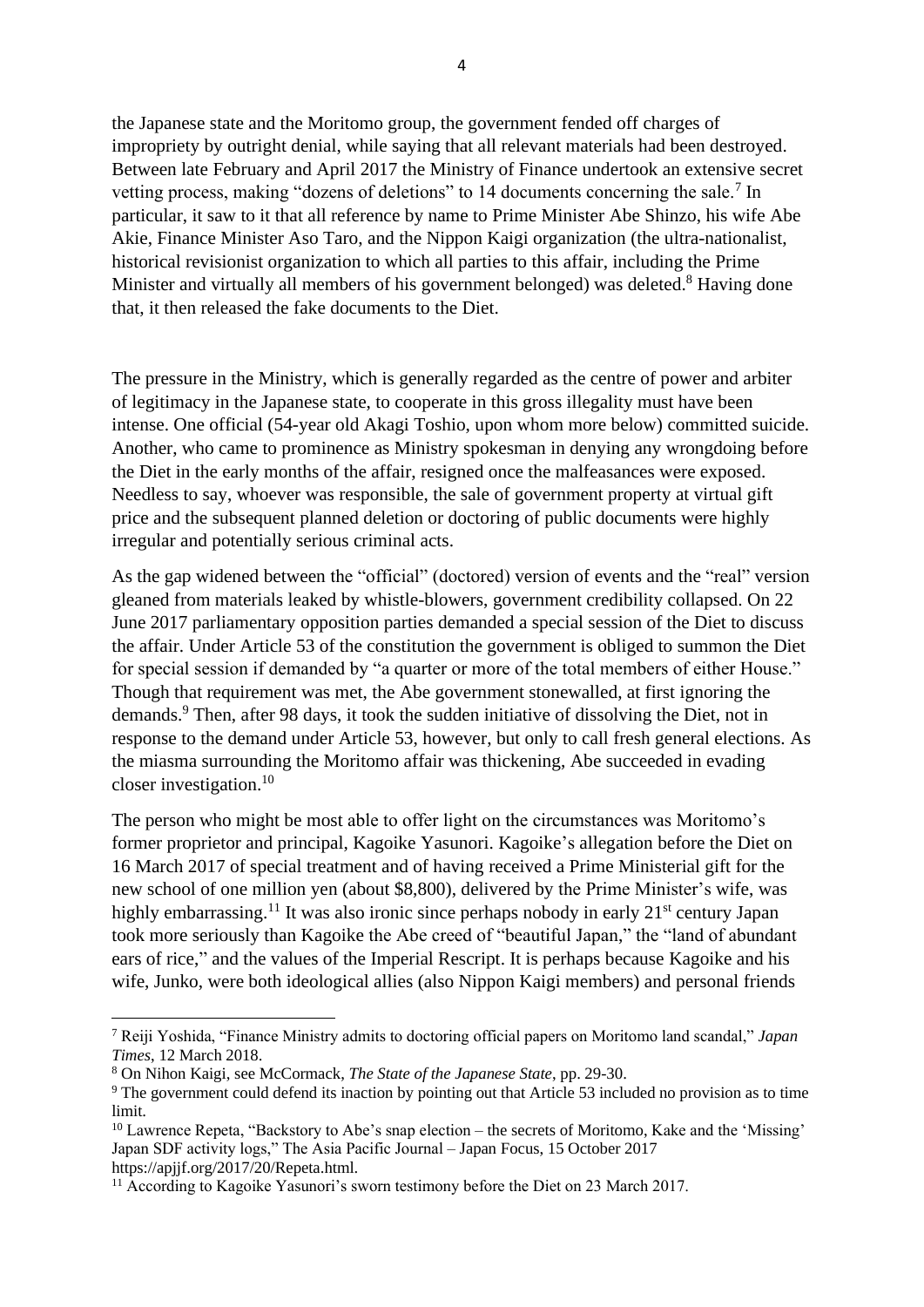5

of Prime Minister Abe and his wife Akie, that the fallout between them when it came was spectacular. Both Kagoike and his wife were arrested in late July 2017 on charges of fraudulently seeking public subsidies for the school. Refusing to "confess" or cooperate with the prosecutors, they were then detained for just under 300 days, denied any human contact save with their lawyers, confined (in the case of Mr Kagoike) in a windowless cell where he was able to know night from day only by observing the demeanour of his captors and (in the case of Mrs Kagoike) in a cell without heating or cooling despite Osaka's seasonal extremes of heat and cold.

By the time they were released on bail ten months later (May 2018), although public and parliamentary attention to the affair had somewhat waned, many questions nevertheless remained, including the extraordinarily low purchase price, the matter of the one million yen Prime Ministerial present,<sup>12</sup> the question of whether the Prime Minister's wife's enthusiastic association with it could be considered a "private" matter, and, not least, the significance of the adoption by high officials in early 21st century Japan of the educational philosophy of 20th century fascism and militarism. Both the Prime Minister and other government spokespersons strived to dispose of the matter by simple denials. Although they were subject to occasional Diet questioning, there was no formal investigation.

In August 2019 the Osaka Prosecutors Office closed the case against 38 government bureaucrats (of the Ministry of Finance) responsible first for the "peculiar" discounted sale to Moritomo and then for tampering with or discarding public documents with a view to covering up high-level wrongdoing. <sup>13</sup> What the Ministry officials had done, the Prosecutors ruled, was "from the standpoint of ordinary citizens, outrageous" but no intent to deliberately damage the state had been shown.<sup>14</sup> Thus absolved from legal consequences, the Ministry announced it was imposing administrative punishments on its officials who had a hand in the affair. The Minister himself (Aso Taro, who was also Deputy Prime Minister and a close associate of Prime Minister Abe) apologized but refused to resign. Instead, he imposed on himself a modest salary cut as mark of contrition.<sup>15</sup> The official who in 2016 had supervised the knockdown price sale of the site resigned to accept formal responsibility in the wake of its exposure, but then months later was promoted to head the National Tax Office, in effect rewarded for his law-breaking efforts.<sup>16</sup>

The unresolved question is: on whose authority was the original deal struck and on whose authority was the cover-up subsequently undertaken? It is unthinkable that bureaucrats could have acted in either case on their own initiative. But it is also – if in a different sense – unthinkable that the responsibility for either should attach to the Prime Minister or his wife. Consequently the tortured logic of the formula by which government sought to resolve the matter.

 $12$  Which Kagoike theatrically tried to return to the prime minister by accosting him on Tokyo streets.

<sup>13</sup> "Prosecutors close Moritomo land sale case with zero indictments," *Asahi shimbun*, 8 May 2019. <sup>14</sup> "Prosecutors close Moritomo land sale case," Ibid.

<sup>&</sup>lt;sup>15</sup> The "one-year salary cut" he announced referred to his annual ministerial allowance of about 1.7 million yen (\$15,600), not his Diet member salary. (Mari Yamaguchi, "Japan's finance minister takes pay cut, officials punished," Associated Press, 4 June 2018.)

<sup>16</sup> Daigo Satoshi, "Sagawa kokuzeicho chokan o himen seyo," *Shukan kinyobi*, 29 September 2017, pp. 12–13.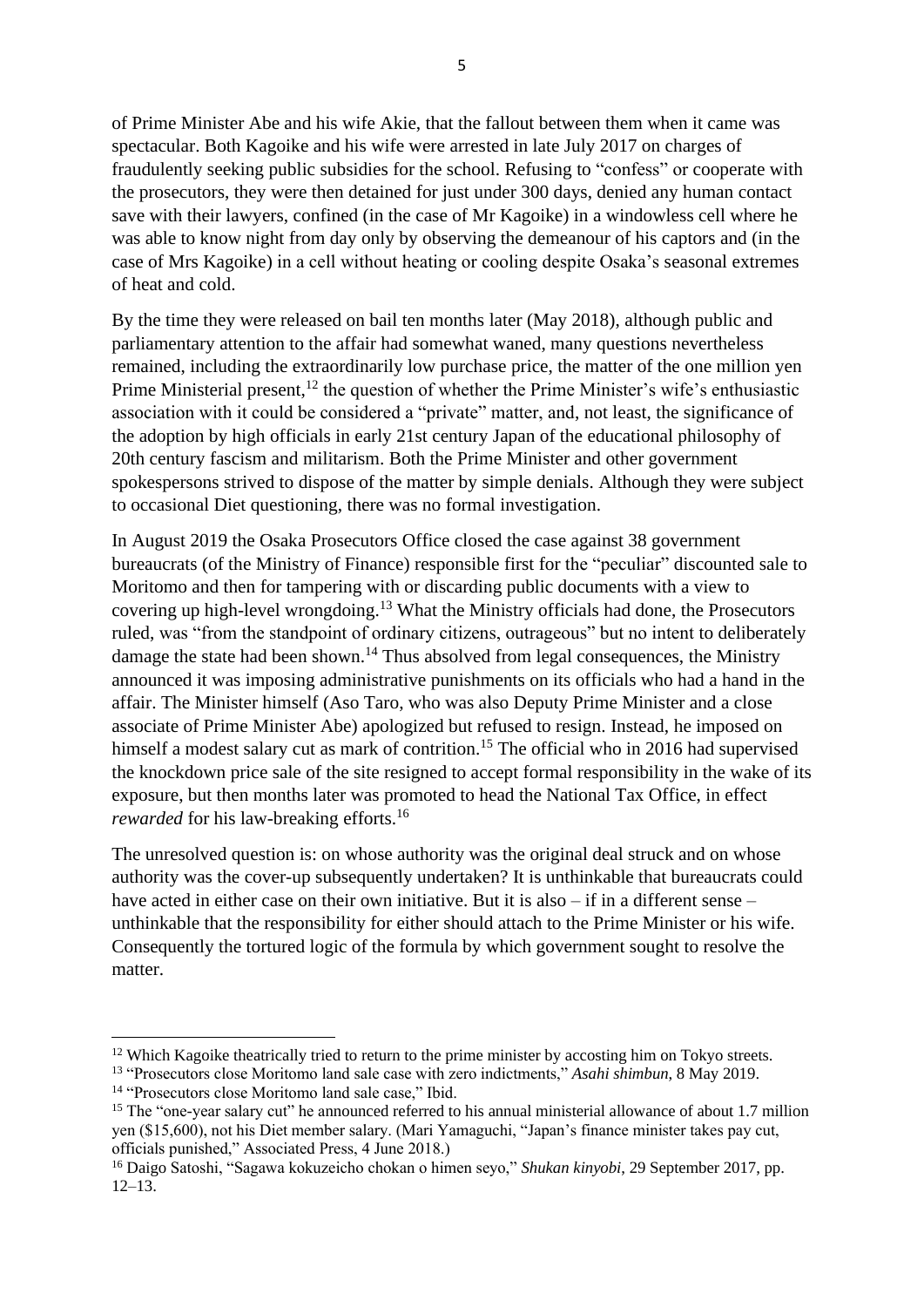Unlike Abe Shinzo and Abe Akie, however, to whose defence the resources of the Japanese state could be mobilized, Mr and Mrs Kagoike (Yasunori and Junko) faced the full powers of the state alone. Their indictment and trial was framed to focus exclusively on their criminal responsibility, while ignoring that of the officials they dealt with, turning a blind eye to the possible criminal conspiracy in the actual land sale and the lying and subsequent cover-up and deception of the National Diet. For both Kagoikes the public prosecutors sought sevenyear sentences. In verdicts handed down on 19 February 2020, they were convicted of unlawfully receiving a total of 170 million yen (about \$1.5 million) in central and local government subsidies for construction of the elementary school. 17 Yasunori was sentenced to five years in prison and Junko (found not guilty on some of the charges relating to overcharging and inflating the number of teachers employed) to three years suspended for five years. Following the judgement, Yasunori was released on payment of a 12-million yen bond (ca \$107,000).

The case settled little. If Kagoike and his wife were guilty of defrauding the state by the sum of 170 million yen, they did so driven not by personal greed but by the need to gain subsidies to make up for their unrealistic school funding plan.<sup>18</sup> However, the officials in the Japanese Treasury had defrauded the Japanese state of a four and a half-times larger sum, (approximately 800 million yen) in effect giving away state property and then going to extraordinary lengths to cover up what they had done. Few will see the judicial outcome as just, and some will instead incline to believe that in so ruling the court itself was complicit in continuing to cover-up high level state crimes.

In March 2020, the affair took a sudden dramatic new turn. The widow of Akagi Toshio, the Osaka-based Department of Finance bureaucrat who had committed suicide in 2017, launched a suit for damages against the Department and her husband's then superior, Sagawa Nobuhisa, for having driven Toshio to death by their pressures to break the law by doctoring the Department's records on the land sale, especially by deleting all reference to the Prime Minister and his wife, She based her claim on the evidence of the suicide note her husband had left, in which he made serious allegations against his superiors, referring in some detail to the intense pressure he had been subject to. "It's so scary," he wrote, "that I will lose my mind." <sup>19</sup> The dramatic exposure of the Akagi note may or may not have the effect the dead man had sought, a reopening of the formal investigation of the affair, but at least it reopened it in the public mind.

#### **2) Kake Gakuen Veterinary College**

As the dust of controversy still swirled over the Moritomo affair, a fresh scandal arose over an unrelated private educational institution. Kake Gakuen. Kake is a mammoth educational foundation in Western Japan, running institutions from pre-school to post-graduate. It is

<sup>17</sup> Kyodo, "Moritomo Gakuen couple in Abe cronyism found guilty of fraud," *Japan Times*, 19 February 2020.

<sup>18</sup> An editorial in *Kahoku shimpo* drew my attention to this point. (Moritomo hojokin sashu hanketsu, giwaku no kakushin wa harete inai," *Kahoku shimpo*, 21 February 2020.)

<sup>19</sup> "Moritomo jisatsu shokuin, isho zenbun kokai, 'Subete Sagawa kyokucho no shiji desu'," *Shukan bunshun*, 26 March 2020. See also Reiji Yoshida, "Suicide note reignites Moritomo scandal that rocked Abe administration," *Japan Times*, 18 March 2020.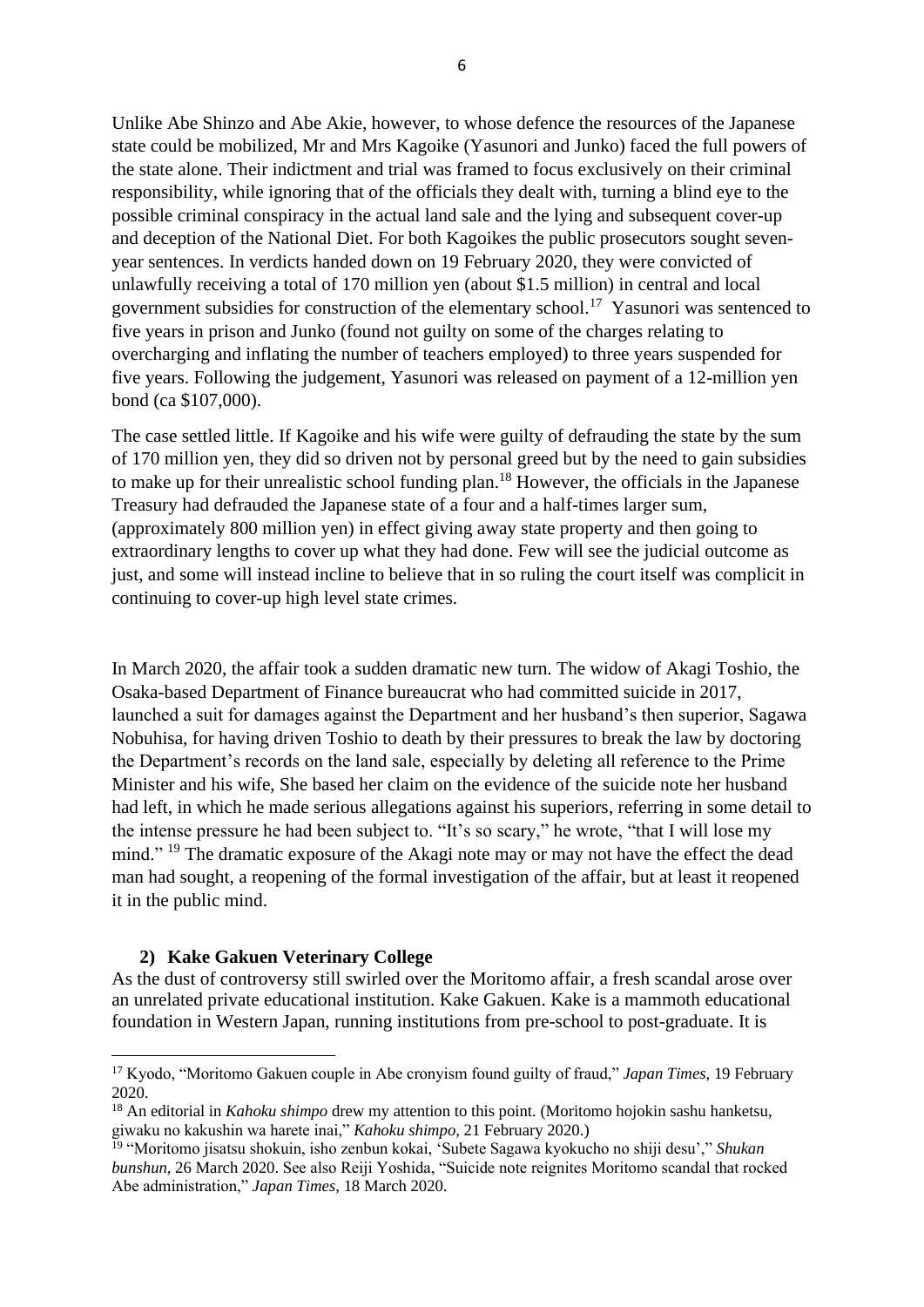headed by Kake Kotaro, a close Abe personal friend, frequent golfing companion and family intimate from the time they both studied at University of Southern California in the 1970s.<sup>20</sup> On 15 occasions between 2007 and 2014, the Kake group sought official approval for establishment of a veterinary school in Okayama University of Science in Imabari City, Ehime Prefecture. In 2015, it reformulated that application to fall within the ambit of a proposed "strategic special economic zone" under Abe's "three arrows" design for steppedup economic growth, and the application suddenly began to move forward. It was approved in November despite the statement of opposition in October issuing from the Japan Veterinarian Medical Association which found that the project failed to meet any of the established criteria.<sup>21</sup> Suspicions then began to circulate over the possibility that the decision in Kake's favor might have been influenced by his close personal friendship with the Prime Minister.

As accusations and counter-accusations grew, it also came to light that Imabari City had provided the land (a 16.8 hectare site of estimated value around Y3,675 million or \$33 million) without charge as well as meeting a significant proportion (9.6 billion yen) of the total project cost of 19.2 billion yen (ca.  $$172$  million).<sup>22</sup> Documents purporting to date from September-October 2016 and to be from the Ministry of Education, circulating widely early in 2017 and then published in *Asahi Shimbun* on 17 May, pointed to a highly irregular procedure in which the Prime Minister's "will" and the wishes of the "highest level of government" were crucial in determining that the school should go ahead.<sup>23</sup>

A week later, former Education Vice-Minister Maekawa Kihei stepped forward to confirm that the documents were genuine at a press conference and subsequent newspaper interview with *Mainichi Shimbun*, and later personal account in the monthly *Bungei shunju*. <sup>24</sup> Days before Maekawa published his bombshell, the *Yomiuri Shimbun* began to circulate scurrilous rumors against him, alleging that he frequented "dating" establishments where he sometimes paid the bill for young women (with the implication that he was paying for sexual services).<sup>25</sup> The Cabinet office was assumed to have "leaked" this information in a bid to silence Maekawa and his inconvenient witness.<sup>26</sup> However, it later transpired that since his retirement from the Ministry in January 2017, Maekawa had been an active member of an NGO association concerned with research and action to address child poverty. The allegations of impropriety went nowhere, $27$  while his testimony of direct pressure from a senior Abe adviser to hurry up the process raised serious unanswered questions.

Maekawa found the process starting from the initial overtures from the prime minister's office in late August to the decision in November 2016 to have been highly "irregular" or "dodgy" [*yugamerareta*]." He referred to intervention by Kiso Isao, special adviser to the

<sup>20</sup> The following account draws in part upon my *The State of the Japanese State*, pp. 213-215.

<sup>21</sup> Kataoka Nobuyuki, "Imabari-shi to Kake gakuen no keikaku jitsugen wa muri da," *Shukan kinyobi*, 2 June 2017, pp. 18–19.

<sup>22</sup> "Moritomo mondai ni kokuji, Kake giwaku ni mo hyojo shita 'Nihon kaigi' no sen," *Nikkan gendai,* 7 June 2017.

<sup>&</sup>lt;sup>23</sup> "Outline of negotiations with Cabinet Office secretary," (Naikakufu shingikan to no uchiawase gaiyo), 26 September 2016, reproduced in *Mainichi Shimbun*, 2 June 2017.

<sup>24</sup> Maekawa Kihei, "Maekawa Kihei zen bunka jimujkan shuki, waga kokuhatsu wa yakunin no kyoji da," *Bungei shunju*, July 2017, pp. 94–105

<sup>25</sup> "Jinin no Maekawa, zen bunka jikan, deai-kei ba ni dehairi," *Yomiuri Shimbun*, 22 May 2017.

<sup>26</sup> "Kantei retteru hari shippai, Maekawa zen jikan 'ii hito episodo zokuoku," *Nikkan gendai*, 3 June 2017. <sup>27</sup> "Abe kantei ga shubun sagashi ni yakki, Maekawa zen bunka jikan 'kuchi fuji tembo' mo," *Nikkan gendai*, 30 May 2017.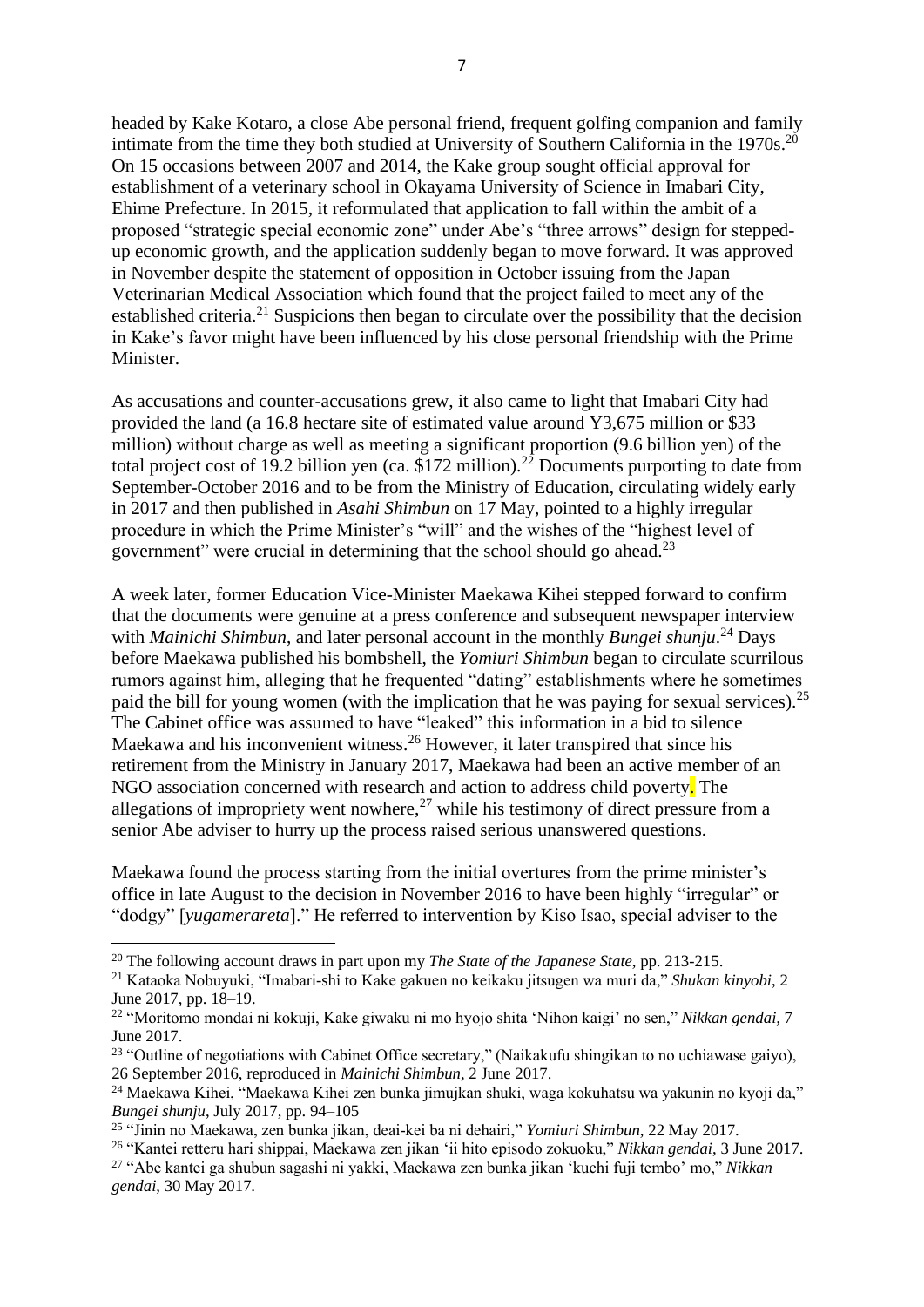Prime Minister and a board member of Kake Educational Institution, in late August 2016, to urge acceleration of the procedure: "I think he visited me in the capacity of a special adviser to the Cabinet." Maekawa described having been "summoned to the prime minister's office" about the plans on two occasions in September and October 2016 by Izumi Hiroto, a special adviser to the Prime Minister. "As far as I remember, Izumi said to me (in September), '[t]he prime minister can't tell you to do this directly, so I am telling you to do it instead.'" At a subsequent, 17 October, meeting, Izumi followed up by directing Maekawa to "reach an early conclusion."<sup>28</sup> Maekawa added that, "the discussions that should have taken place did not," and that "[t]he prime minister's secretary and adviser have become much more influential and important that any of the Cabinet ministers."<sup>29</sup>

Even after the authenticity of the Kake documents in circulation (sufficient to constitute a prima facie case of improper exercise of influence against the Prime Minister) had been confirmed by multiple sources from within the Ministry (including Maekawa), the Minister announced that a search had failed to turn up any such documents. Abe and his government (including Chief Cabinet Secretary Suga Yoshihide) dismissed the matter as one based just on "weird documents" (*kaibunsho*), vehemently denied any wrongdoing and refused to consider any official investigation.<sup>30</sup>

However, simple denial was not enough. Following an emergency meeting of Abe's closest aides, Suga reversed himself, reopening the investigation and "finding" 14 of the 19 "weird documents." Suga continued to claim, however, that they did not demonstrate any direct association of the "Prime Ministerial will" with the decision.<sup>31</sup> Further material turned up in July 2017 confirming Maekawa's account and indicating that Deputy Chief Cabinet Secretary Hagiuda Koichi had "conveyed Abe's will on the school project" to the Ministry of Education, setting the specific deadline of April 2018 for it to open.<sup>32</sup> By 2018 no less than five senior government officials had testified that they had striven to advance the Kake cause on behalf of the Prime Minister. Abe continued to insist that he had known nothing about the case till it became a public matter in January 2017.<sup>33</sup>

Although it is not clear how exactly veterinary science might be given an ultranationalist twist, such an element is not to be dismissed. Kake's middle schools are noted for their adoption of rightist history and civics texts, offering a "Japan is beautiful" patriotic education, an orientation to constitutional revision and an end to the post-war regime.<sup>34</sup> And

<sup>28</sup> "Gov't attempts to bury Kake scandal only deepening suspicions*, Mainichi Shimbun*, editorial, 31 May 2017; "Ex-education vice minister slams gov't process for fast-tracking Kake project, *Mainichi Shimbun*, 5 June, 2017; "Suspicions Abe gov't trying to run out Diet clock on Kake affair," editorial, *Mainichi Shimbun*, 6 June, 2017. And, on Kake and the relationship with the Prime Minister, Koizumi Kohei and Kamei Hiroshi, "Sontaku ya boryaku no ura de 'otomodachi' yugu, Abe kancho ni sukuu kake gakuen jinmyaku," *Nikkan gendai*, 7 June 2017.

<sup>29</sup> "Ex-Education Minister," op. cit.

<sup>30</sup> "As investigative reports grow, Suga rebuffs demand to reopen Kake probe," *Japan Times*, 8 June 2017. <sup>31</sup> "Suga shi 'kaibunsho' hatsugen wa tekkai sezu 'kotoba no hitori aruki zannen'," *Ryukyu shimpo*, 15 June 2017.

<sup>&</sup>lt;sup>32</sup> "Close-up Gendai," NHK TV, 19 June 2017; see "Kake scandal continues to plague Abe administration with discovery of new document," *The Mainichi*, 21 June 2017. The College did in fact open on time in April 2018.

 $33$  Reiji Yoshida, "Breaking down the Kake Gakuen scandal: Who is lying, Abe or his political opponents?" *Japan Times*, 1 June 2018.

<sup>34</sup> "Moritomo, Kake, kaiken sengen … subete no ura ni 'Nihon kaigi' no ijo," *Nikkan Gendai*, 9 June 2017. See also Koizumi Kohei and Kamei Hiroshi, "Sontaku ya boryaku no ura," op. cit.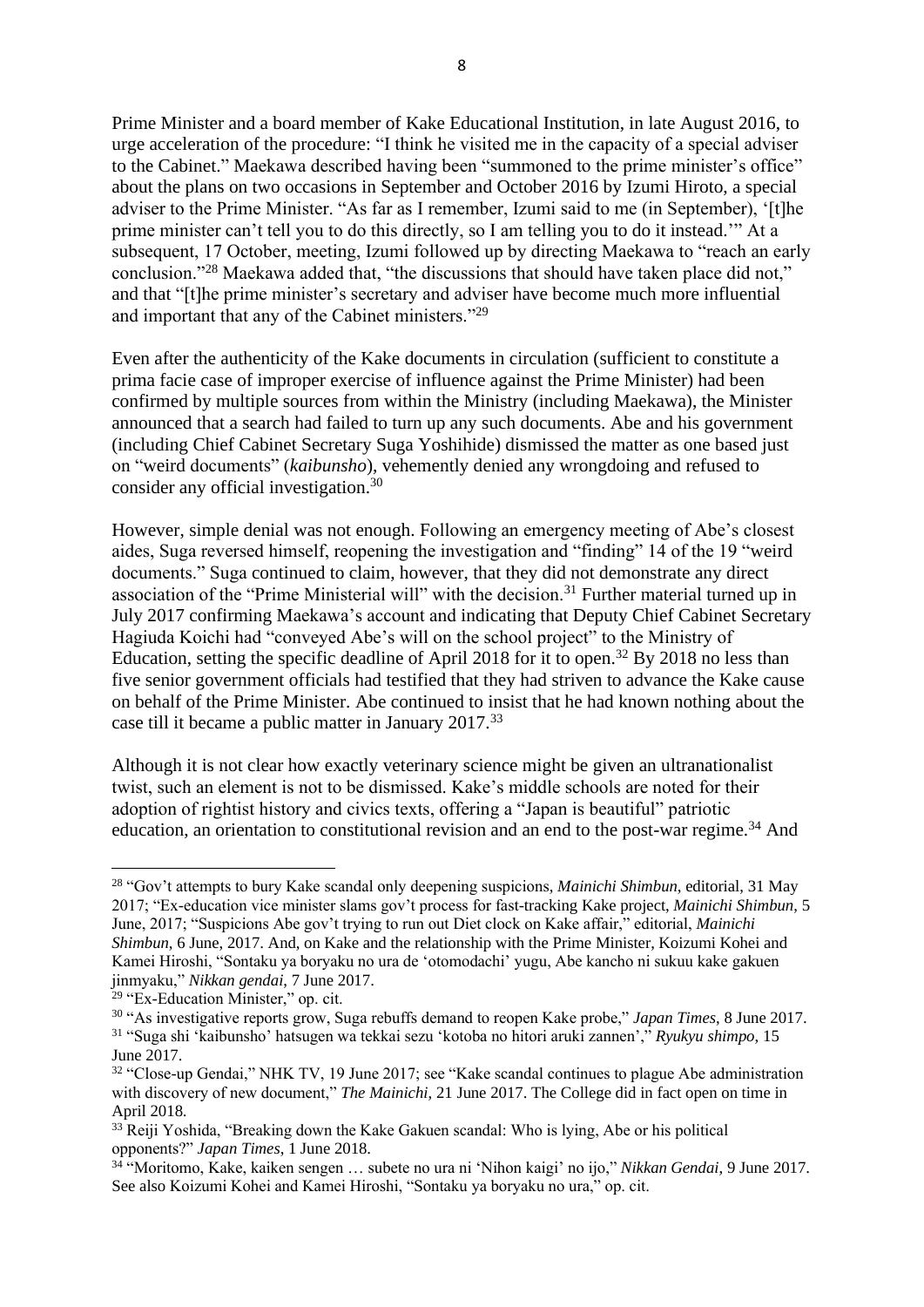when in due course the veterinary school opened (April 2018) the entrance exams held to determine the first student intake pre-determined that Korean applicants be awarded zero on the interview component of their application (for which 50 out of 200 points were awarded), irrespective of their actual ability. It meant that all eight of the 69 applicants who happened to be South Korean nationals were eliminated, including the person who topped the entire cohort on the written papers.<sup>35</sup> Whether the blatantly discriminatory practice continued remains to be made clear.

#### **3) JR Tokai's Linear Super-Express**

Slightly different in character, yet extremely serious in its economic and environmental implications, is the case of the JR Tokai (railroad company) project for the construction of a linear (magnetic levitation) super express rail link between Eastern and Western Japan (Tokyo and Osaka). The cost has been estimated at a fabulous nine trillion yen (over \$80 billion). That would make it one of the grandest and most expensive infrastructural projects in the world. It is to cost slightly more than China's south-north water transfer project (78 billion as of 2014), and not quite matching the international space station (which cost well over one hundred billion dollars but was covered by a consortium of rich counties over many decades). Perhaps the most startling comparison is with Japan's Oedo municipal subway that runs for 44 kilometers under densely populated Tokyo and cost about 1.3 trillion yen,<sup>36</sup> meaning that the linear project is some 5.5 times greater. Construction commenced early in 2016 on a deep, mostly underground (at depths to 1,400 meters) route, along which linear trains would travel at speeds up to 505 kph. The first section, linking Tokyo with Nagoya, was originally scheduled for 2045 but in 2016 that date was brought forward to 2027 following the grant of three trillion yen in low interest (0.8%) credit by the national government. Since there was a thirty-year period of grace before any repayment was required, it amounted to a huge state gift to a supposedly private company run by a close friend of the Prime Minister.

In August 2018, the national economic daily, *Nikkei Bijinesu*, referred to the project as a "land-based Concorde" and pointed out that JR Tokai's head, Kaneko Shin, had met with Prime Minister Abe on at least forty-five occasions during the decision-making process,<sup>37</sup> thus suggesting that the affair should be viewed through the same lens as the Moritomo and Kake cases, as an example of rampant cronyism. The project continues. For the steadily shrinking and aging population of 21<sup>st</sup> century Japan, it is hard to imagine any project more unnecessary and more comprehensively risky than a transport system rocketing people up and down the country deep underground at fabulous speed. When the anticipated magnitude 8 plus "Nankai Trough" quake hits Japan's capital region, estimated as a 60-70 per cent probability within 30 years and 90 per cent within 50 years, it does not bear thinking of what will become of those caught deep underground.<sup>38</sup>

<sup>35</sup> "Kankokujin nyukensei o zen-in fugokaku, Kake gakuen ju-I gakubu no 'fusei nyushi, giwaku," Yahoo Japan, 4 March 2020.

<sup>36</sup> Sugiyama Junichi, "Kaigyo 26 nen toei chikatetsu no' kuronin' Oedosen, tsui ni kuroji ka?" *Norimono nyusu*, 22 July 2017

 $37$  Forty-five occasions since the formation of the (second) Abe government in December 2012 (Kaneda Shinichiro, "Zaito 3-cho en tonyu, rinea wa dai-3 no Mori Kake mondai," *Nikkei Bijinesu*, 2 August 2018). See also my own analysis (McCormack, *The State of the Japanese State,* pp. 183-4).

<sup>38</sup> Robin Harding and Steve Bernard, "Japan: the next big quake," *Financial Times*, 18 May 2016. For a recent authoritative analysis of the quake prospect, Ishihashi Katsuhiko, "Cho koiki daishinsai ni do sonaeru ka," *Sekai,* March 2020, pp. 80-93.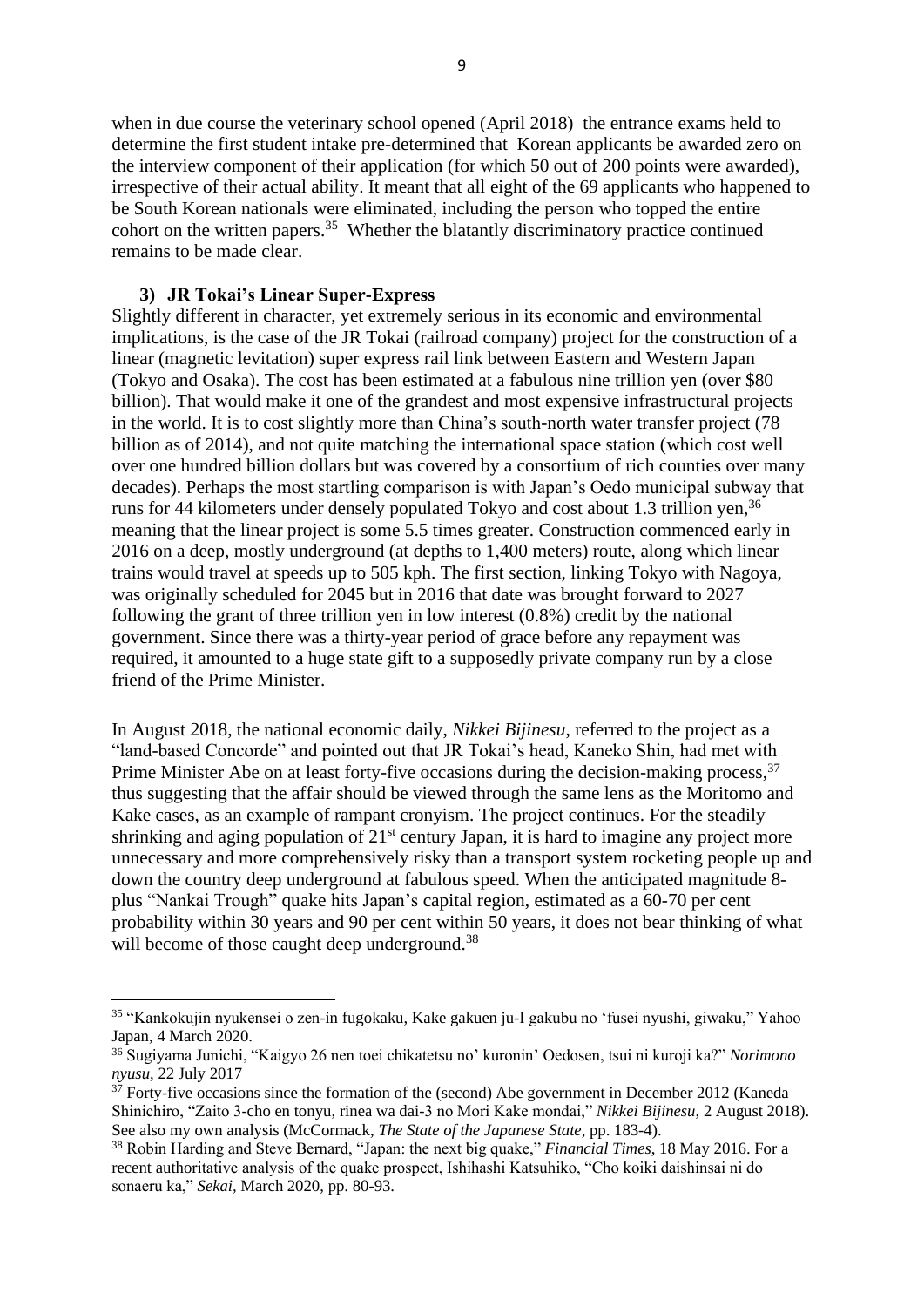One recent account concludes that it is "deficit-breeding, energy-wasting, environmentallydestructive, and technologically unreliable … a guaranteed fiasco."<sup>39</sup> And it has the potential not only of its own collapse and of serious ecological disaster but of bringing down the existing Tokaido shinkansen by poaching its customers. Abe refers to this project as a dream, but it is a dream he did much to inflict on the nation which has real potential to become a nightmare.

### **4) The Casino Project**

Gambling is nominally forbidden under Article 185 of the Criminal Code. There are, however, significant exceptions and Japan is in fact a gambling super-power, with the Welfare Ministry estimating 3.6 per cent of people (3.2 million) at some level of dependency.<sup>40</sup> The pachinko pinball slot machine industry is substantial (with an estimated revenue equal to six times that of Macao's casinos) and betting is allowed on horse, motor boat, and cycle racing. Leisure and construction groups within the ruling Japanese Liberal-Democratic Party establishment have long pushed for revision of the law to allow casinostyle licensed gambling and both the Prime Minister Abe and the Deputy Prime Minister, Aso Taro, have been key figures in the parliamentary casino lobby. Both served as its "principal advisers" from the time that group was set up in the Diet in 2010.<sup>41</sup> Internationally, the global gambling industry had also long called for restrictions to be lifted so as to allow a Macao- or Las Vegas-style casino business.<sup>42</sup> They pointed out that Japan was the only OECD country without legalized casino gambling. Public opposition, however, was formidable. Because of it, casino-promotion forces tended to downplay the word "gambling" and prefer instead to use the term "Integrated Resort," representing the IR as part of the path to national greatness, to be built and managed by the private sector and to attract many millions of visitors while being carefully controlled to prevent abuses.

The Abe government in its second term beginning 2012 adopted the casino as a priority national policy project to drive economic growth. Later, as the 2020 Olympic Games loomed, the casino became also the formula to help overcome the recession otherwise anticipated in their wake. Secure in their dominance of both houses of the Diet, in December 2016 after a paltry six hours debate – part of which LDP members used to recite Buddhist scriptures so as to fill in time – they forced through the Diet an "Integrated Resort Promotion Law."<sup>43</sup> The words "casino" and "gambling" were conspicuously absent.

There was, however, rather more to the Abe decision to drive the country along the gambling path to greatness than this. In February 2017, just months after adoption of the new law, on the occasion of the first meeting between Abe and the new US President, Trump explicitly urged that Japan look favourably on the proposal that the Las Vegas and Macao gambling tycoon Sheldon Adelson be granted one of the forthcoming three Japanese casino licenses for his Las Vegas Sands Corporation. <sup>44</sup> Adelson was a major Trump benefactor, having contributed \$20 million to his presidential election fund in 2016 and an additional \$5 million

<sup>39</sup> Aoki Hidekazu and Kawamiya Nobuo, "End game for Japan's construction state – The linear (Maglev) Shinkansen and Abenomics," *The Asia-Pacific Journal – Japan Focus,* 15 June 2017.

<sup>40</sup> Kyodo, "An estimated 3.2 million Japanese addicted to gambling," *Japan Times*, 30 September 2017.

<sup>41</sup> "Abe seiken chusu ni, kajino giren menba zurari," *Akahata*, 9 September 2014.

<sup>42</sup> McCormack, *The State of the Japanese State*, p. 189.

<sup>43</sup> Torihata Yoichi, "Kajino-ho seiritsu," *Sekai*, February 2017, pp. 29-32 at p. 29.

<sup>44</sup> Justin Elliott, "Trump's patron-in-chief," *ProPublica*, 10 October 2018,

https://features.propublica.org/trump-inc-podcast/sheldon-adelson-casino-magnate-trump-macau-andjapan/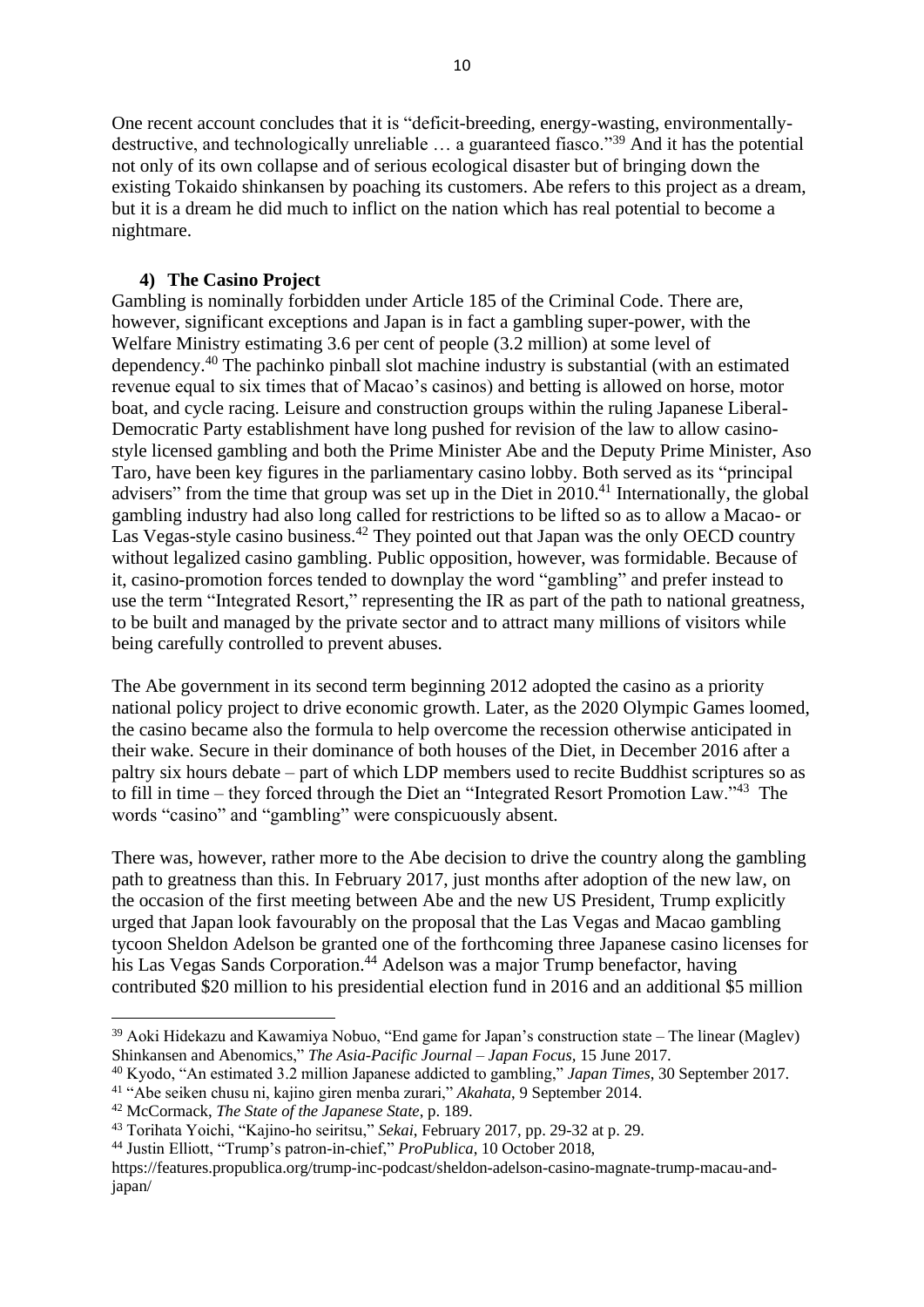for the inauguration ceremony (and having committed multi-millions for Trump's 2020 presidential campaign). On the eve of the Abe visit to the US for his first Trump meeting in February 2017, Adelson flew to Washington for a meeting with Trump, Jared Kushner (the president's son-in-law) and Secretary of State Rex Tillerson. When he joined Abe at the breakfast table the next morning there can be no doubt that subjects for discussion included the future of the Japan casino industry following adoption of the new law. We cannot know for sure that President Trump intervened to promote the Las Vegas Sands cause, but it would certainly be no surprise if he had done so.

For the record, Abe later denied any such exchange with the President and/or the gambling tycoon, but he has not been pursued over the matter in either parliament or media, and the implications are such that whatever the truth, he would be sure to issue denials.<sup>45</sup>

In fact, the Abe practice makes it increasingly difficult to discover the truth. Many government committees no longer take minutes and, when such records do exist, the Abe government encourages bureaucrats to delete them as soon as possible and/or to doctor them appropriately to ensure that no embarrassing or incriminating trace of government (Abe) intervention remain.

What is clear, however, is that upon return to Tokyo from his meetings with Trump and Adelson in Washington and Florida, having established a rapport with the President that attracted world-wide attention, Abe moved the casino project into high gear. In April, convening for the first time the official promotion body, he announced that Japan's "Integrated Resorts" would be tightly regulated, "clean casinos," no less.<sup>46</sup> Shortly after these meetings, Adelson flew to Tokyo for high-level meetings with senior figures in Abe's Liberal-Democratic Party, and later that year flew in for a Las Vegas Sands event featuring British football's super-star David Beckham and American rock guitarist Joe Walsh of The Eagles. Beckham notably declared "Las Vegas Sands is creating fabulous resorts around the world, and their scale and vision are impressive." <sup>47</sup> In due course an enabling law was forced through the Diet almost without debate in July 2018, <sup>48</sup> despite opposition levels in the country that (according to *The Economist*), were above 80 per cent.<sup>49</sup>

On Christmas Day 2019, however, Akimoto Tsukasa, a key associate of the Prime Minister, responsible within the cabinet through much of 2017 and 2018 for IR/casino matters, was arrested on suspicion of having received about 3.7 million yen (\$33,800) in bribes from the Chinese online betting firm, 500.com, which he then distributed to at least five other Diet members in the attempt to win favour for a casino license for the village of Rusutsu in Hokkaido. 50

It remains to be seen whether this affair will be contained by the arrest of Akimoto (and possibly some or all of the other Diet member beneficiaries of Chinese gambling largesse)

<sup>45</sup> Elliott, op. cit. See also Tomohiro Osaki, "Japan's top government official denies Trump asked Abe to 'strongly consider' giving casino license to one of his benefactors," *Japan Times*, 1 October 2018. <sup>46</sup> "Kurin na kajino no jitsugen e, suishin honbu hatsu kaigo," *NichitereNews 24*, 4 April 2017.

<sup>47</sup> Quoted in Elliott, op. cit.

<sup>48</sup> Utsunomiya Kenji, "Seiki no gukyo, kajino-ho kyoko," *Shukan kinyobi*, 10 August 2018, p. 55.

<sup>49</sup> "Japanese government has legalised casinos, but they are not popular," *The Economist*, 2 February 2017. <sup>50</sup> "Five other lawmakers may be involved in Japan's casino-bribery scandal," *Nikkei Asia Review*, 2 January 2020.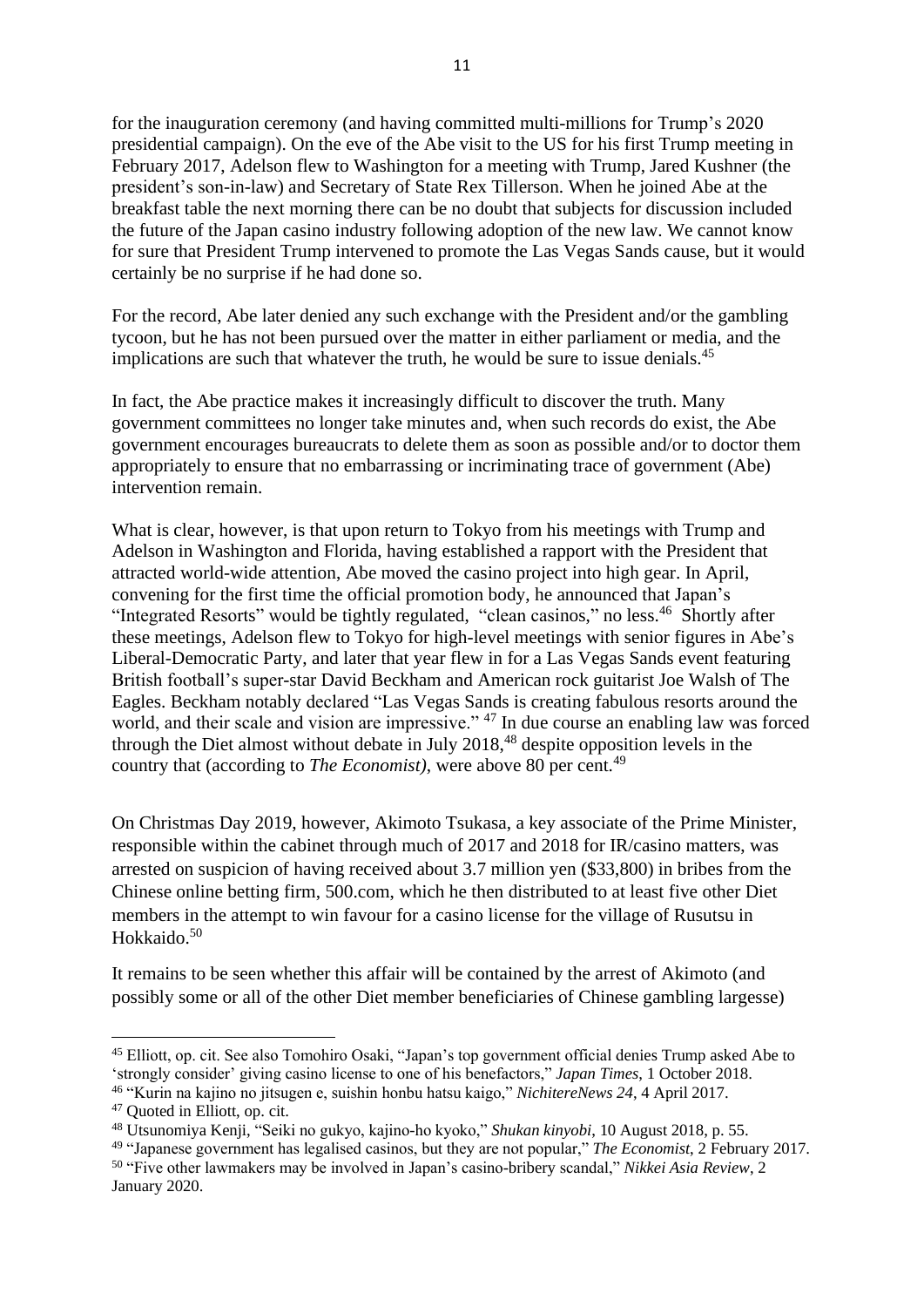and whether Sheldon Adelson's Las Vegas Sands and Macao interests were involved. The commitment of the Abe government to opening the national gambling market seemed undimmed, but 70 per cent of people are of the view that the government should think again, and only 21 per cent thought the plan should go ahead unchanged.<sup>51</sup> The amount involved in the casino scam thus far unfolding may have been trivial, especially in the context of the global gaming industry, but Abe had been heavy involved in the promotion, insisting it would be clean and unproblematic, and the arrests were a blow to him.<sup>52</sup>

#### **5) Flower Viewing**

On 13 April 2019, the Abe government convened a mass "cherry blossom-viewing" garden party at Shinjuku Gyoen gardens in Tokyo. The event itself was not controversial. It had been held annually, with up to 10,000 people invited, since 1952. But under the second Abe government (from December 2012) the number of invitees increased steadily. In 2019 the Abe government invited 18,200 people, supposedly those who had distinguished themselves in politics, the arts, culture, entertainment, and so on, but in practice most had been nominated by the ruling party, the Prime Minister's prefectural support group, and even his wife.<sup>53</sup> 850 people also accepted invitations to a dinner on the eve of the flower party at an up-market Tokyo hotel (New Otani Banquet Hall) for which they paid a modest sum (5,000 yen).

On 9 May 2019, suspicious that the flower party may have been rather more than it seemed, the Japan Communist Party's Miyamoto Toru rose in the Diet to seek release of the guest list, only to be told that it no longer existed. As later transpired, its 800 pages had been dumped into a giant government shredder (a "Nakabayashi NSC-7510 Mark  $3$ ")<sup>54</sup> within one hour of Miyamoto seeking access to them. Such an admission fed suspicion. 69.2 per cent of people simply did not believe the Prime Minister's explanations on the flower-viewing affair.<sup>55</sup>

Early in 2020, the focus of public and media interest in this affair shifted from the missing guest list to the question of payment: had Abe, the government, or the Liberal Democratic Party paid part or all of the cost? If so, the *prima facie* case for seeing the party and the dinner as breaching the Political Funding law (forbidding the wining and dining of constituents) was clear. Abe assured the Diet, however, that although the pre-party dinner had been hosted by his supporters' association, it was the hotel that set the 5,000-yen price although it did not issue any quotes or detailed statements. An Abe staff member had collected the money at the entrance and handed it to the hotel in return for receipts written by hand and with the addressee line blank. That seemed improbable and, later, a spokesman for ANA Hotels (that alternated with Hotel New Otani in hosting large government events) said that it was impossible:

<sup>51</sup> "Over 70% want gov't to review casino plan: poll," *The Mainichi*, 12 January 2020.

<sup>52</sup> Katagiri Nobuyuki, "Kajino oshoku, kakudai no kanosei," *Shukan Kinyobi*, 10 January 2020, pp. 34-5. <sup>53</sup> Eric Johnston, "Cherry blossom-viewing party: Breaking down Abe's latest cronyism scandal," *Japan Times*, 27 November 2019.

<sup>54</sup> Simon Denyer, "Government shredded in paper secrecy," *Sydney Morning Herald*, 29 November 2019.

<sup>55</sup> Eric Johnston, op. cit.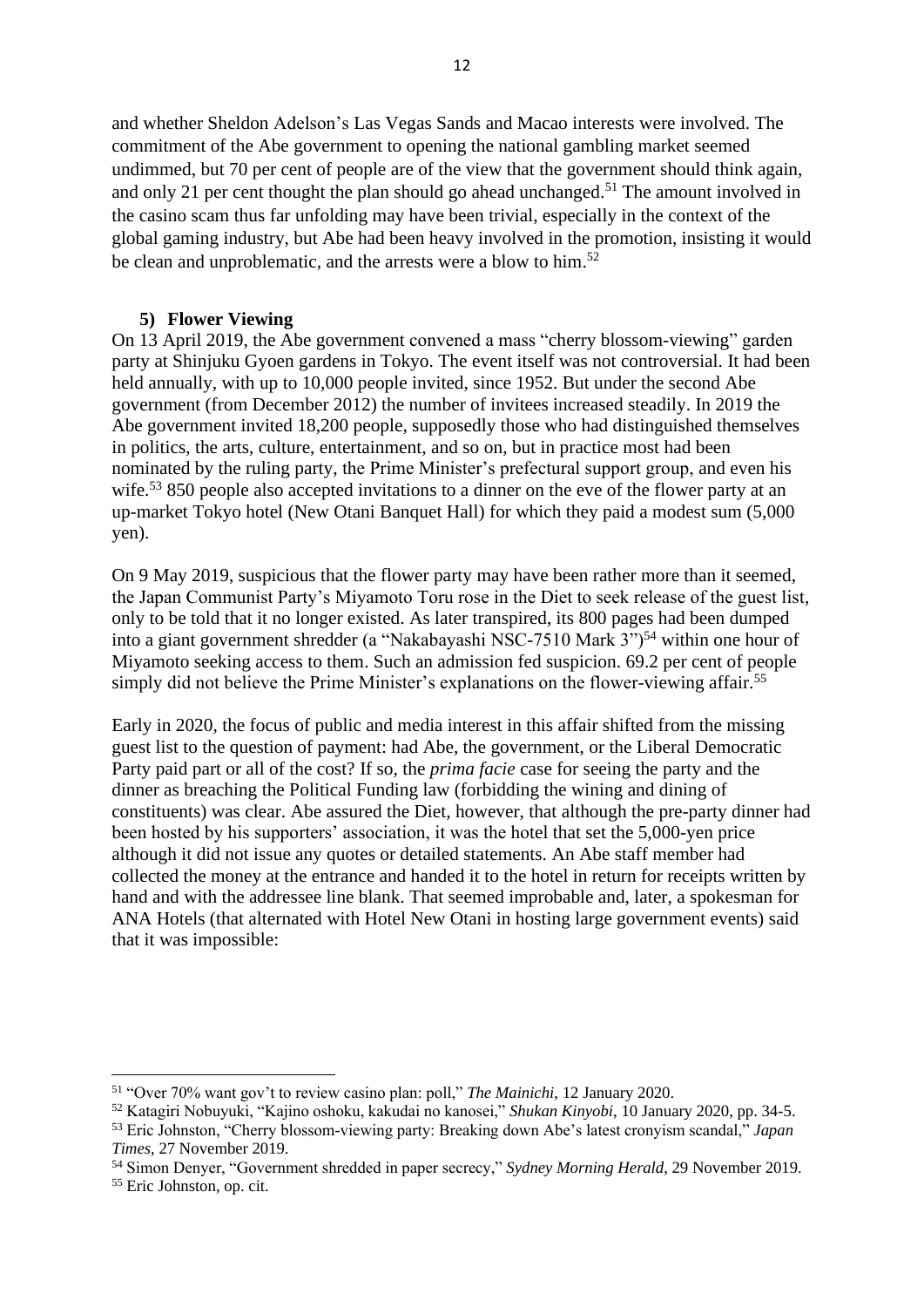"there are no cases in which detailed statements are not issued to event hosts, it has never issued receipts with the addressee blank; and it does not collect fees from individual participants instead of the host of an event."<sup>56</sup>

The contradiction with Abe's account was plain. It looked like a fresh case of Abe and his associates making up facts as required by circumstances. As the disbelief in Abe's story spread. his office proceeded to have "talks" with the hotel, whereupon ANA changed its story.

"My office," said Abe, "checked with the hotel and they said they were merely responding to Ms Tsujimoto [Constitutional Democratic Party representative who asked the Diet question] in general terms. They said that speaking of individual cases would infringe on the confidentiality of operations, so individual cases were not included in their response to Tsujimoto."<sup>57</sup>

The hotels, in other words - not surprisingly since the Prime Minister and Government were major customers - had no wish to contradict the Prime Minister. While the Diet and the people brooded over these improbable exchanges between Prime Minister and hotel and the unlikely claim that any hotel would host so many people, so cheaply while issuing only blank receipts, the immediate consequence was further erosion of confidence in the Prime Minister. This time, unlike other scandals, his own direct personal involvement was clear and blame could not easily be shifted to bureaucrats. There would be no such party in 2020.

### **6) Coronavirus**

As this article was being revised for publication, the coronavirus struck, profoundly affecting the entire world. Here is not the place for a detailed account of the Abe government's response to the outbreak but it seems appropriate to point to some aspects of the still unfolding crisis that are indicative of the structural nexus common to it and to the cases considered above. No other event had such potential, on the one hand to reinforce and on the other to challenge, Abe's "one strong" state: to reinforce by means of "emergency powers" given to the Prime Minister under the "special measures law to deal with the new influenza and other related diseases") adopted by the Diet on 13 March 2020, which was a logical extension of his steady appropriation of powers discussed above; or to challenge, in the sense of causing social and economic pain for which blame might attach to the Prime Minister for the way he had handled, or mishandled, things.

Abe's support figures have not exactly plummeted under these recent shocks and scandals, but in the early months of 2020 were sliding, in the 30-40 per cent range, and the number of those who did not support him was either equal or slightly greater than that of those that did. Even after the outbreak of the mystery illness was first reported in early December in and around Wuhan City in Hubei, Japan allowed direct flights to and from Wuhan (38 per week)

<sup>56</sup> "Japan PM and hotel differ on how controversial pre-sakura party dinner was handled," *The Mainichi*, 18 February 2020.

<sup>57</sup> "Japan PM and hotel differ," ibid.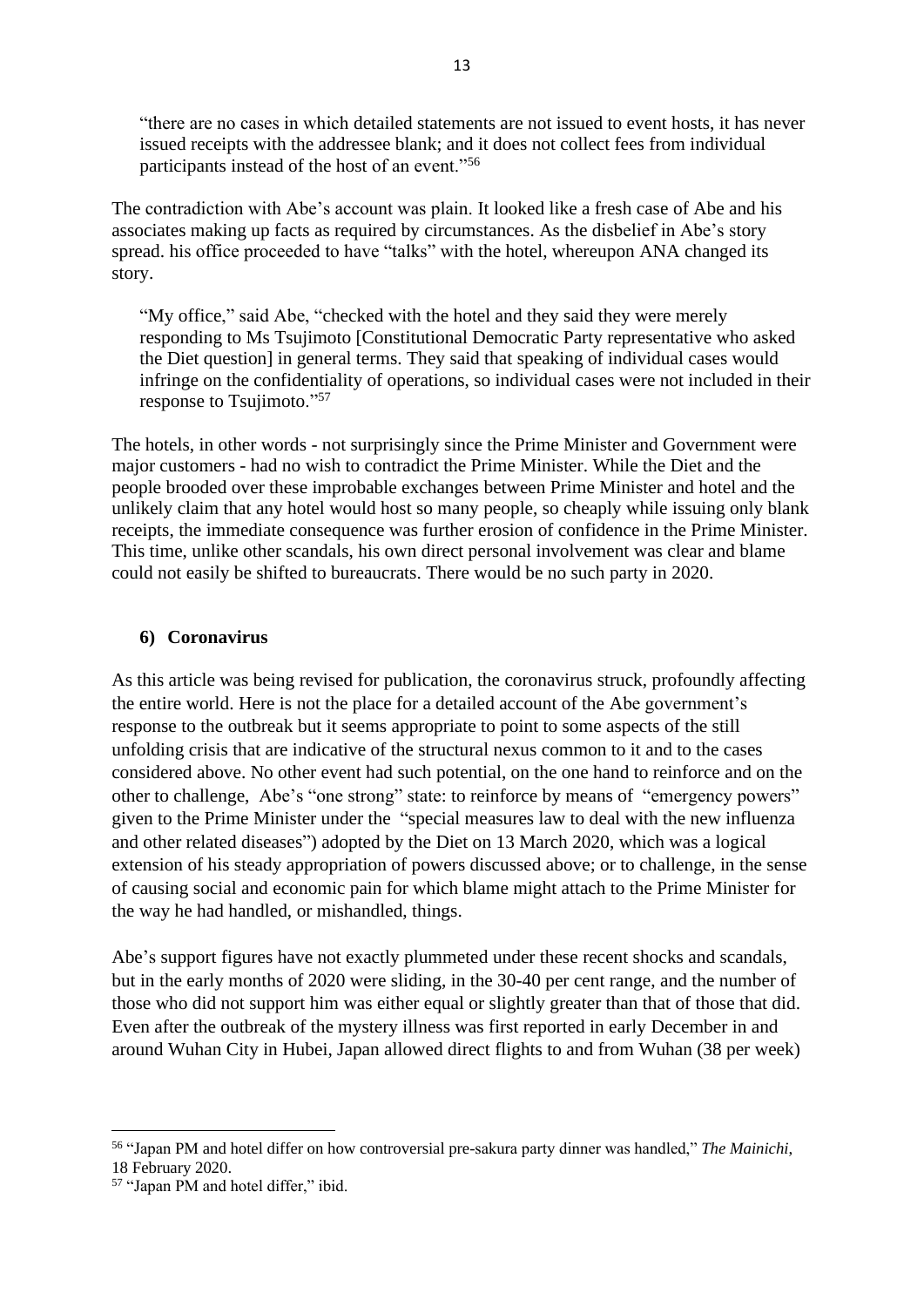to continue.<sup>58</sup> As the outbreak reached a crisis point in Wuhan in January and spread throughout the country, Chinese visitors to Japan hit a record of more than 920,000 in that month.<sup>59</sup> Abe and his government are widely seen to bear some blame for having detained the Diamond Princess cruise ship with its 3,700 passengers and crew offshore from Yokohama for several weeks from 3 February, allowing it to serve as incubator spreading the disease, first among the detainees themselves and then more widely once the passengers and crew disembarked on 21 February. As Isabel Reynolds wrote in *The Japan Times*, "The Abe government waited until Feb. 1 to bar visitors with symptoms, tested only a tiny fraction of possible cases in the initial days, and moved suddenly last week to quarantine arrivals from China after the pace of infections there had begun to slow."

On 15 February Chief Cabinet Secretary Suga brushed off questions about the virus, refusing to treat it seriously, and even when the US and other countries restricted entry by Chinese (or foreign nationals who had been in China, Abe welcomed visitors for the New Year festival.<sup>60</sup> Only on 26 February did the government belatedly call for all public (sporting cultural, etc) events at which crowds of people might be expected to gather to be cancelled or postponed and, the following day,  $27<sup>th</sup>$ , Abe "requested" all schools and other educational institutions to close for approximately four weeks from 2 March until the opening of the spring school year in April. The country was thrown into confusion especially by this latter order (framed as request for "self-regulation" but coming from the Prime Minister it was tantamount to an order). It was especially controversial as it seems to have been taken against the advice of Cabinet Secretary Suga and without consulting the Minister for Education. The confusion was compounded by the fact that the Prime Minister's call for all schools and universities to be closed was followed by directive from the Minister for Health requesting operators of kindergartens and nursery schools to remain open.

Anger and dismay was the common response to this sequence of measures. One former Minister of Health (2006) who had also served as Governor of Tokyo (2014-2016) referred to the Abe government's handling of the crisis as "disastrous" and blamed Abe for having "stayed too long in power."<sup>61</sup> Under the prevailing "*sontaku* politics," the Prime Minister's office was indeed all powerful, Masuzoe complained. <sup>62</sup>The mayor of Chiba, Toshihito Kumagai, went even further, saying the school closure "could result in a breakdown of Japanese society."<sup>63</sup>

As of mid-March 2020, Japan accounted for 1,423 confirmed COVID-19 cases, 697 of them attributable to the Diamond Princess and another 14 to returnees on charter flights from China, and 28 deaths (7 from the ship). However, these relatively low figures owe much to

<sup>58</sup> Nishiyama Takanori, "Abe seiken, kansensha kazu o sukunaku, 'kaizan'," *Shukan kinyobi*, 21 February 2020, p. 11.

<sup>59</sup> Isabel Reynolds, "Japan plays COVID-19 catch-up with rushed state-of-emergency bill," *Japan Times*, 11 March 2020.

<sup>60</sup> Nishiyama, and multiple Japanese media reports.

<sup>&</sup>lt;sup>61</sup> Dooley, etc, op. cit.

<sup>62</sup> Masuzoe Yoichi, "Masuzoe Yoichi - dakara ieru, shin gata uirus "kosei rodosho' koko ga abunai," 4 March 2020. http://ironna.jp/article/14445/

<sup>63</sup> Quoted in Satoshi Sugiyama, "Abe's bold school cosure move appears spurred by criticism of irus response," *Japan Times*, 28 Feb 2020.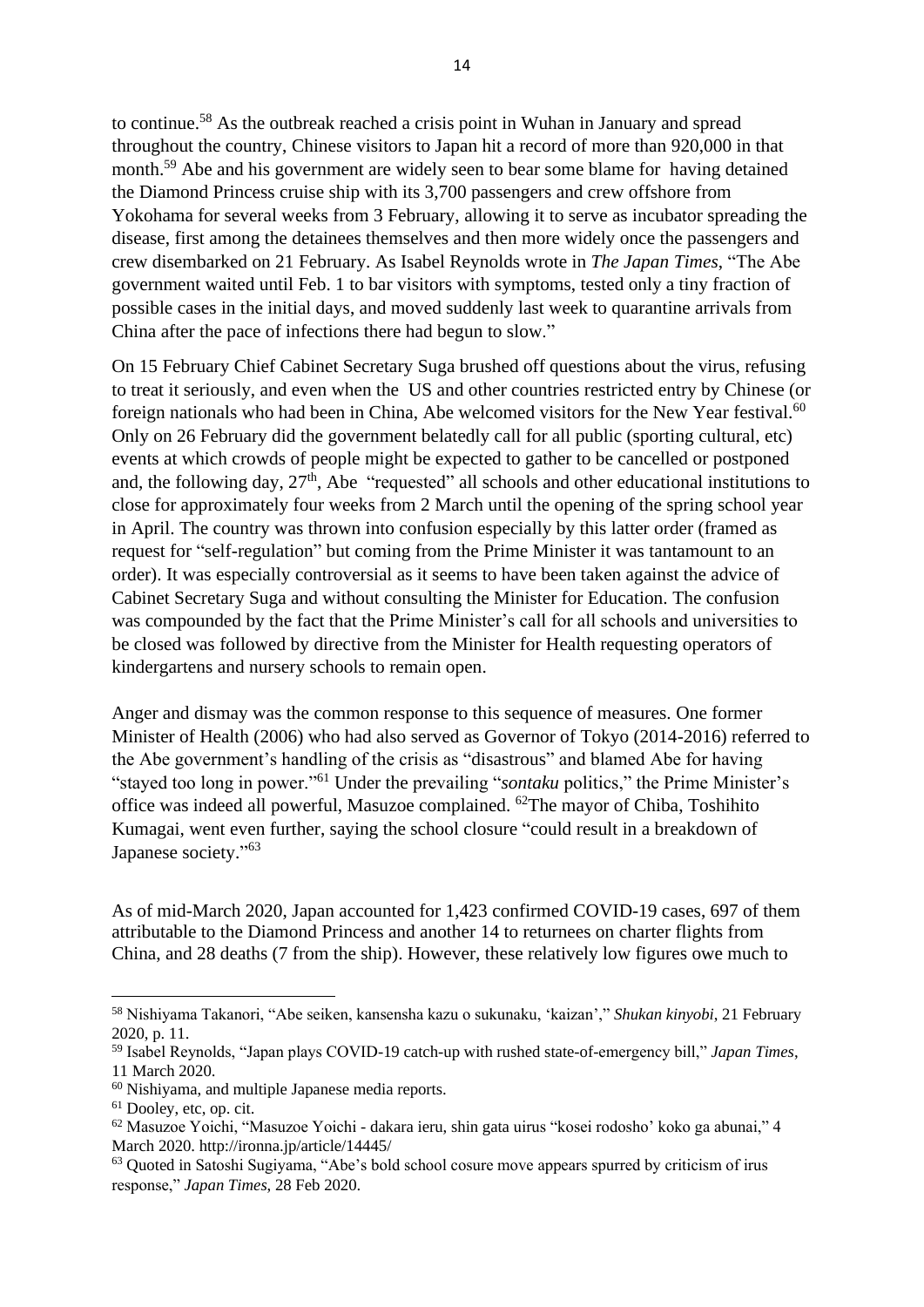the fact that government's priority has consistently been as been to minimize the disease in order not to upset the scheduled opening of the Tokyo Olympic and Paralympic Games in July. The testing regime has been anything but rigorous, as the comparison with neighboring South Korea shows. By the end of February 2020 Japan had tested 8,100 and confirmed 1,023 cases, while South Korea had tested 200,000 and confirmed 7,000 cases. Kami Masahiro of Japan's Medical Governance Research Institute reckoned in early March that the published figures for Japan amounted just to the "tip of the iceberg."<sup>64</sup> The real figure is likely very much greater and an explosive leap in infection is highly possible. The Japanese media recounts many cases of people seeking but being unable to gain access to test facilities. While South Korea tends to rank well above Japan in international infection tables, in realistic terms the official Japanese figure of infected should be multiplied by approximately ten.

The crisis was widening and deepening, By March 2020, 62 countries or regions have imposed restrictions (such as mandatory self-isolation) on entry of Japanese people or people from Japan and other countries while Japan imposes restrictions on the entry of people from 29 countries or regions.<sup>65</sup> Even as Abe's powers remained short of actual emergency, the ruling assumption on the part of the bureaucracy was that priority should attach to the Prime Minister's Olympic dream and Japan should at all costs escape censure or criticism over its handling of the coronavirus matter and stick to the established Olympic schedule. Having gained the Olympics in September 2013 by (falsely) assuring the IOC that the Fukushima catastrophe had been resolved and was "under control," in the early months of 2020 Abe seemed intent on conducting them at any cost, only yielding with extreme reluctance to pleas from the IOC, US president Trump, and prominent athletes for them to be carried over.

The tendency of the Abe "one strong" state - evident in the Moritomo, Kake, casino, linear, and flower viewing affairs - of treating Prime Ministerial-favored projects as "national policy" might, if continued through the corona virus, have disastrous consequences. The *New York Times* wrote in early March of the Prime Minister who "made only brief appearances at strategy meetings, and spent his evenings wining and dining friends and cabinet ministers, appearing at parties even as the government called on people to avoid public gatherings."<sup>66</sup> That suggested a "one strong" leader whose strength was illusory.

### **7) Conclusion**

During the three years from February 2017, when Moritomo and Kake first drew public attention, Abe has weathered more-or-less successfully the storm of successive scandals. As of the beginning of 2020 his support among the Japanese people was about the same as that of Donald Trump among the American, following the latter's acquittal in Congressional impeachment proceedings. For both, it seemed that the hubris born of near absolute power fed a febrile atmosphere in which cronyism and corruption thrived. Both had their fingers in dubious pies, but while the one is globally notorious, the other is seen – outside Japan at least - as above suspicion.

<sup>64</sup> Will Ripley, Sandhi Sidhu, Junko Ogura and Emiko Jozuka, "Japan's coronavirus infection rate could be 'tip of the iceberg,' as experts call for more testing," CNN, 5 March 2020.

https://edition.cnn.com/2020/03/05/asia/japan-coronavirus-infection-levels-hnk-intl/index.html**/** 

<sup>65</sup> Magosaki Ukeru, "Tokyo gorin ga shingata koronauirus no 'rutsubo' ni naru kikensei," *Nikkan Gendai*, 13 March 2020. (https://www.nikkan-gendai.com/artiles/iew/news/270341/

<sup>66</sup> Ben Dooley, Motoko Rich and Hisako Ueno, "Anger in Japan over virus begins to focus on Prime Minister," *New York Times*, 7 March 2020.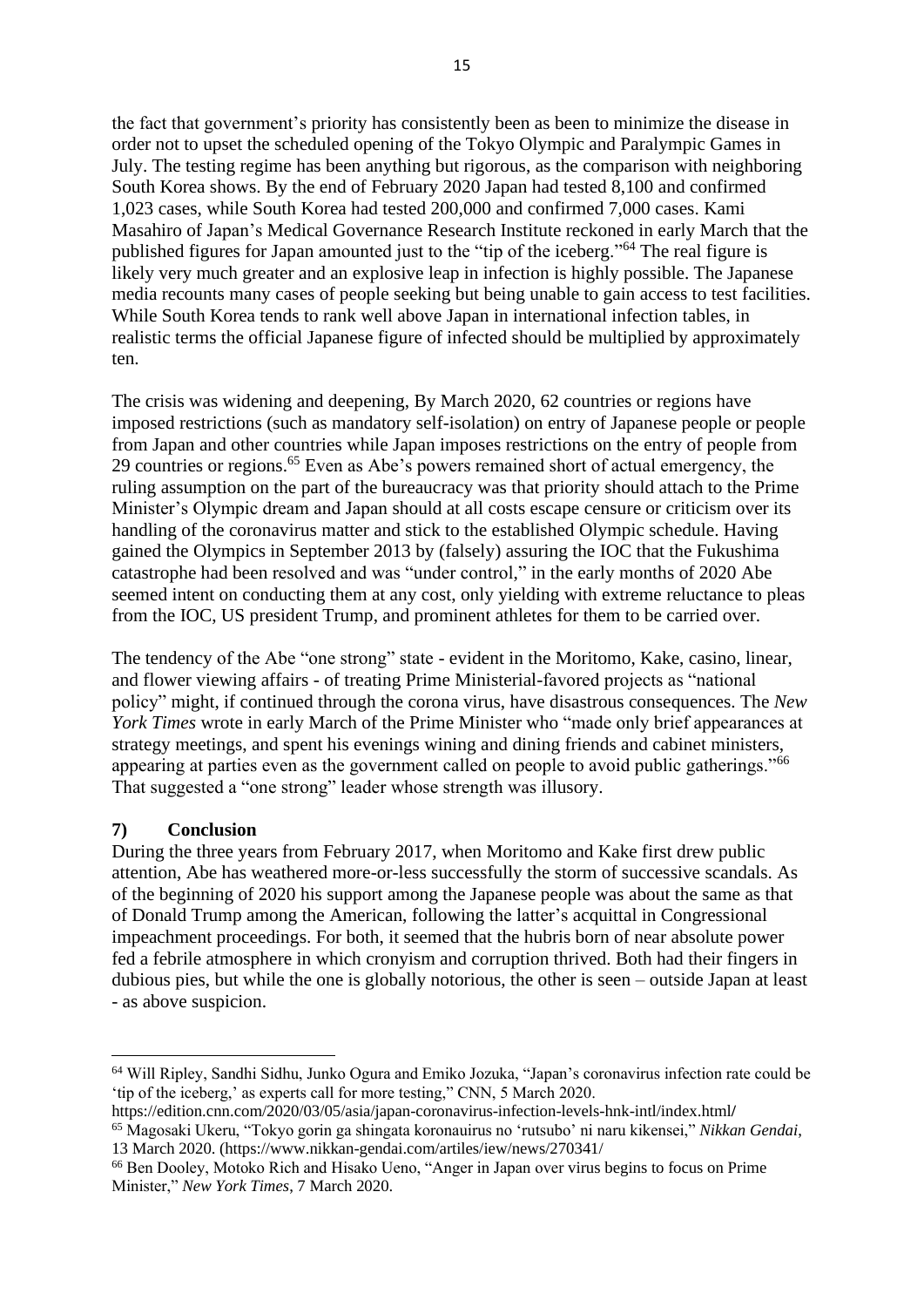If there is a hidden thread that ties together the parties to the series of Japanese scandals it might be the Nippon Kaigi organization. Virtually all parties, government and private sector and including Prime Minister and his wife, the Kagoikes, Kake Kotaro, the mayor of Imabari City, as well as virtually all members of Abe's cabinet - were and are members or supporters. An inclination on the part of Nippon Kaigi members to help fellow believers in a postconservative radical rightist or neo-Shinto cause can reasonably be assumed. Though the term is not commonly applied to the Japanese case, in major respects, including the cases discussed in this short paper, the Abe government has been practicing the politics of posttruth, in which those who hold power determine what is to be known as truth. The same Japan where Treasury officials would order the doctoring of official documents to help the government out of a predicament of its own making (Moritomo) and where the Prime Ministerial will was a key political consideration (Kake) also saw other revelations of official, high-level deception and obfuscation or data fixing.<sup>67</sup>

Looking back over the past three years, when support for the government dropped at the time of the Moritomo affair in June 2017 to a potentially critical level below 30 per cent, Abe was saved by the North Korean missile and nuclear tests that made it possible for him to shift public attention from scandals to security. In September that year, he seized the initiative, dissolved the parliament, and called a general election (October) in which he regained a dominant position in the Diet even if with much reduced trust or popularity. From the following year, circumstances again developed to his favor. He and his advisers could concentrate on stirring a "celebratory" mood, shifting public attention to public events marking the transition from Heisei to Reiwa and the imperial abdication and accession. As that phase passed in 2019, and even as the flower-viewing affair simmered and Abe's explanations looked more and more dubious, in early 2020 he could hope his star would rise again thanks to the Olympic and Paralympic Games. That the Games had to be postponed was an undoubted blow to that design but might yet be turned to his advantage. If the 2021 summer Olympics were to be successfully carried out as a grand "recovery" event, that would potentially clear the way for Abe's re-election in September to head his party, the Liberal Democratic Party, which would mean a fourth spell as Prime Minister. Leading the country through Coronavirus and Olympics over the coming year and a half would also make it very difficult for critics and opponents to pursue his responsibility for the series of scandals that have marked his third term.

At time of writing, the coronavirus had certainly shaken the government and the personal standing of the Prime Minister but support levels seemed to be holding at around 40 per cent, <sup>68</sup> even though three-quarters of the people disbelieve the Prime Minister and government in relation to one or other scandal. It might mean that Abe is unlikely to be able to pursue his constitutional revision goal, but since the adoption of the security legislation of 2015 enabling Japanese forces to be committed to war if and when required by Washington,

<sup>67</sup> Notably the "loss" and then "doctoring " of Self-Defense Forces daily activity logs on the South Sudan deployment of 2016-7 (on which see Repeta, op. cit) or the 2019 doctoring of labour statistics to support the Prime Minister's "Abenomics" success story by showing rising wages and good times even as wages and conditions actually worsened ("Seifu tokei 'shinrai yuraida' 75%, naikaku shijiritsu wa kiko, Mainichi shimbun seron chosa," *Mainichi shimbun*, 3 February 2019.)

https://mainichi.jp/senkyo/articles/20190203/k00/010/146000c/

<sup>&</sup>lt;sup>68</sup> Jiji in early March reported 39.3 per cent "support" and 38.8 per cent "non-suport" for the Abe government ("Abe seiken shiji yokobai 39%," 13 March 2020. NHK at almost the same time found "support" and non-support at 43 pe rcent and 41 per cent. (Bloomberg, 9 March 2020).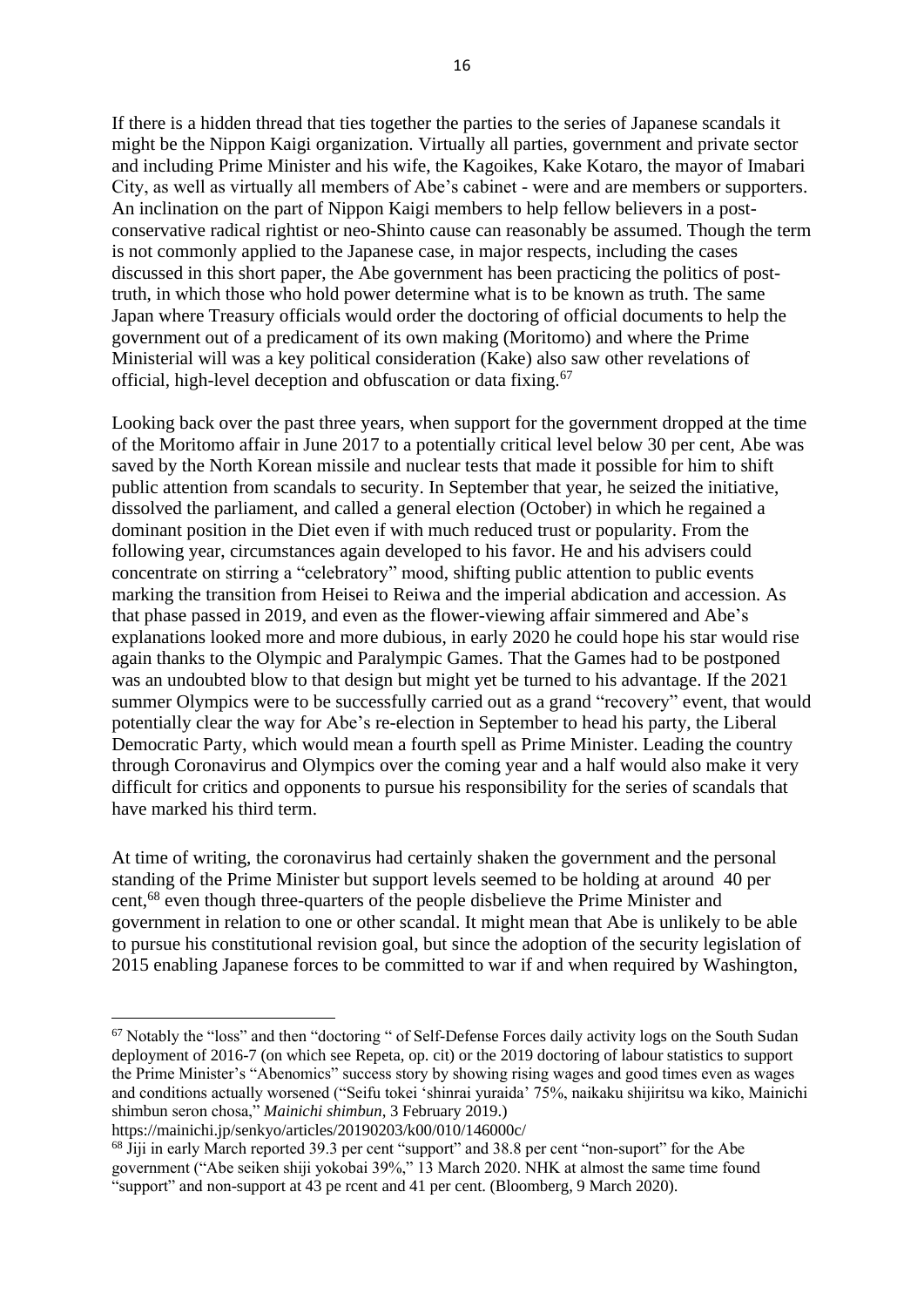the US was no longer pressing for revision and it might therefore no longer be necessary.<sup>69</sup> With no plausible alternative Prime Ministerial candidate on the horizon he might yet do as he had done in 2017, recover from the nadir.

However, the more successful Abe becomes at centralizing power in and around his office and crushing opponents or critics, the less democratic the country becomes, the more enemies he creates and the more potentially vulnerable he becomes to exposure. While maintaining the frame of a democratic state, Abe has presided over the consolidation of something quite different: an authoritarian, neo-Shinto *ikkyo/sontaku* state. Whether it would prove viable in the long term remains to be seen.

#### **Author**

Gavan McCormack is emeritus professor of the Australian National University in Canberra, a fellow of the Australian Academy of the Humanities, and a founding editor of the Asia-Pacific Journal: Japan Focus. His recent publications include: *Resistant Islands: Okinawa Confronts Japan and the United States*, Lanham, Maryland: Rowman and Littlefield, 2012, (co-authored with Satoko Oka Norimatsu), second, revised and expanded, paperback edition, 2018 (Japanese, Korean, and Chinese editions available of first edition); *The State of the Japanese State: Contested Identity, Direction and Role*, Folkestone, Kent, Renaissance Books, 2018; and "Ryukyu/Okinawa's trajectory: from periphery to centre, 1600-2015," in Sven Saaler and Christopher W.A. Szpilman, eds., *Routledge Handbook of Modern Japanese History*, London and New York: Routledge, 2018, pp. 118-134. He writes regularly on Okinawan and Japanese matters at the Asia-Pacific Journal.

<sup>69</sup> Tawara Soichiro, "Waga sokatsu – Taikenteki sengo media-shi," (13), *Sekai*, January 2020, pp. 243-251.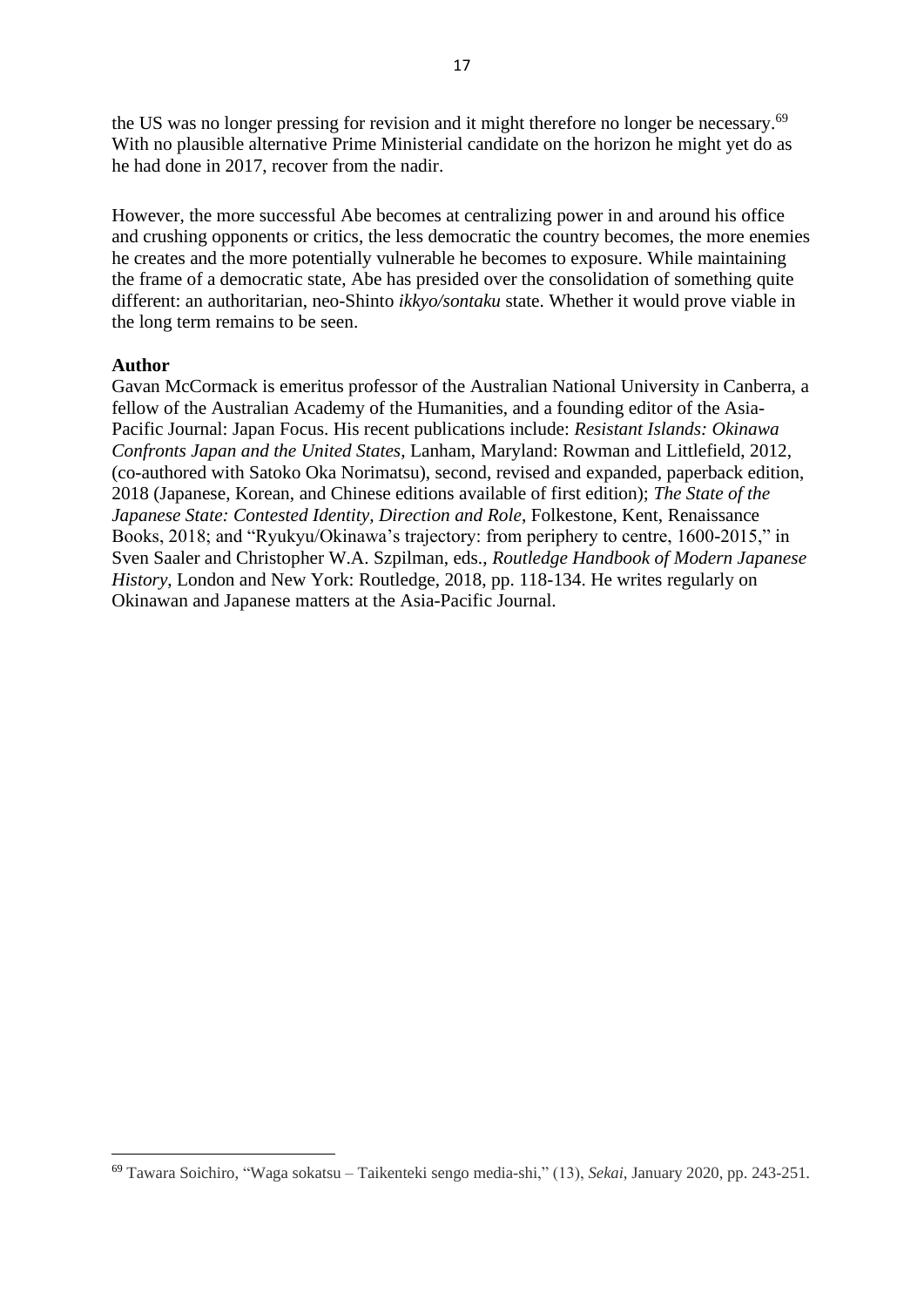

In Better Days – Kagoike Yasunori and Junko, with Abe Akie, Prime Minister's wife (center) at Moritomo Gakuen School Site, 25 April 2014



Moritomo Gakuen School Site, March 2017